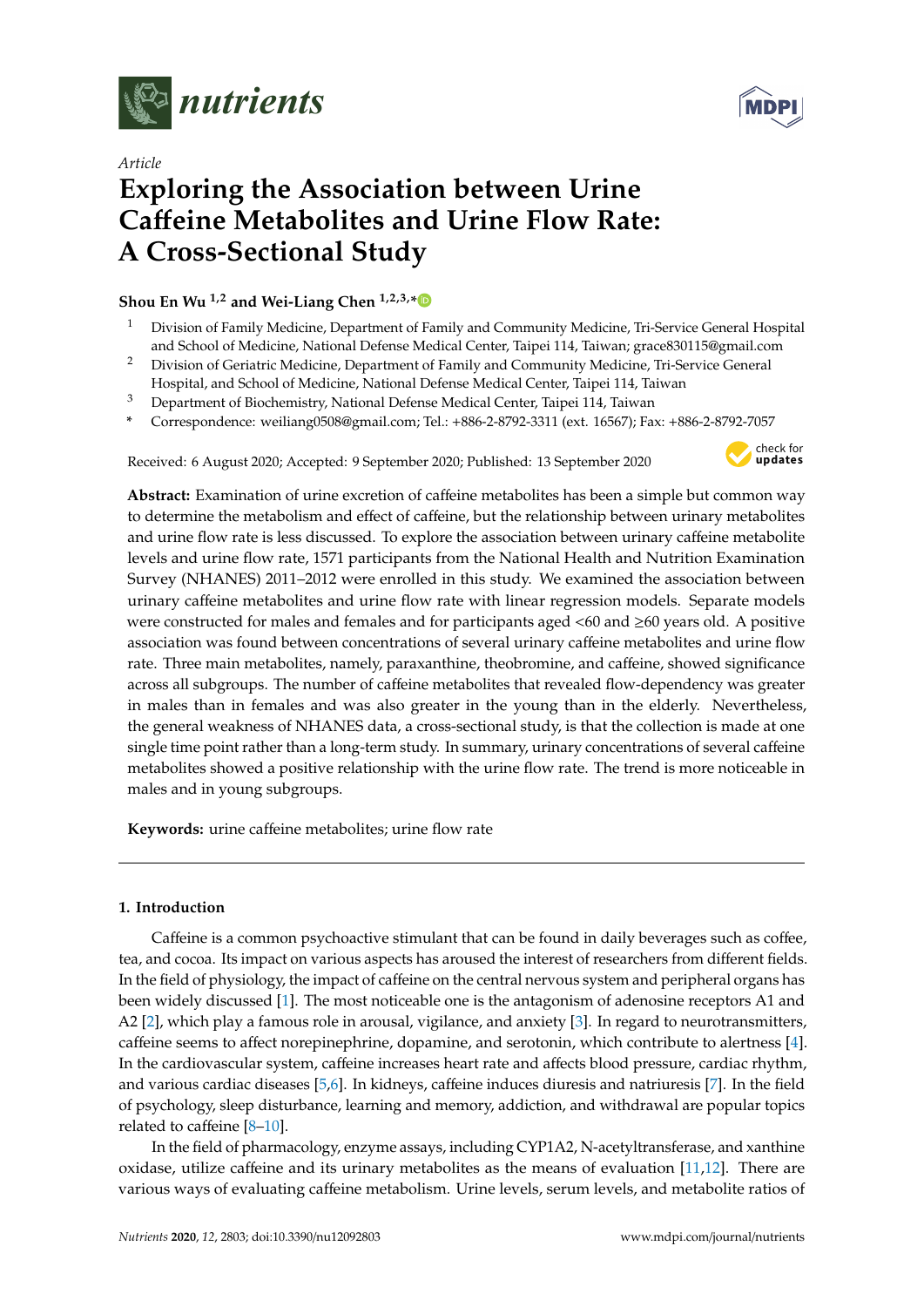caffeine act as biomarkers for diseases [\[13\]](#page-15-0), targets for drugs [\[14\]](#page-15-1), and probes for enzyme activity [\[15\]](#page-15-2). Factors that may confound the results of examinations should be taken into account when interpreting related data. Urine flow rate is undoubtedly a crucial factor when interpreting data regarding urinary caffeine metabolism, and thus the association between urinary caffeine metabolite concentrations and urine flow rate deserves attention. Previous literature discussing flow-dependency put more focus on theophylline, one of the caffeine metabolites that is well known for its therapeutic effects on asthma and chronic obstructive pulmonary disease (COPD) [\[16–](#page-15-3)[18\]](#page-15-4). However, comprehensive studies about other caffeine metabolites are lacking. Therefore, the purpose of our study is to investigate the relationship between 14 main urinary caffeine metabolites and the urine flow rate.

#### **2. Materials and Methods**

#### *2.1. Design and Participants*

The NHANES study, a nationally representative study of population in the United States, is a cross-sectional survey based on a national sample of randomly-selected residents in the USA. It is administered by the National Center for Health Statistics (NCHS) of the Centers for Disease Control and Prevention (CDC). The survey combines three main parts. Initial screening questions determine qualified participants. Afterward, an extensive interview is held at home, which includes information such as age, gender, race, medical history, and health status. Further physical examination or clinical evaluations are performed at specially designed mobile examination centers (MECs). All interviewers received training programs and met the required standards. NHANES started in 1999 and remains a continuous annual survey, with data released every 2 years. Detailed questionnaire instruments, procedure manuals, brochures, and consent documents for the 2011–2012 NHANES are described on the NHANES website. This study gained Institutional Review Board (IRB; project identification code protocol #2011-17) approval by the National Center for Health Statistics (NCHS) in line with the revised Helsinki Declaration. Informed consents were collected from all research participants before the data-gathering procedure and examinations were carried out.

There were 9756 participants in the NHANES dataset from 2011–2012. Data from 2009–2010 also performed urinary caffeine analysis but was abandoned due to the instrument used not being suitable for analyzing both positive and negative ions simultaneously, so each urine specimen was analyzed twice. Data from 2011–2012 was from an improved instrument so that the measurement of each specimen was done in a single analysis. After excluding those under 18 years old and those with missing data such as urine flow rate, urinary caffeine analysis, and those taking medication of benign prostatic hyperplasia and diuretics, 1410 eligible participants were involved in our analysis. Figure [1](#page-2-0) shows a scheme of the flow chart of participant recruitment. We performed our analyses in three stages: categorizing participants as a whole population, by gender (male and female), and by age (cutoff value set at 60 years old to refer to the elderly population [\[19](#page-15-5)[,20\]](#page-15-6)).

#### *2.2. Measurement of Ca*ff*eine Metabolites in Urine*

Spot urine samples were collected by experienced operators at the MECs. Recorded documents included the date and time of sampling and the volume of urine collection. Samples were stored at ≤−70 ◦C based on the Laboratory Procedures Manual before transportation to the National Center for Environmental Health (Centers for Disease Control and Prevention, Atlanta, GA, USA) for testing. Urinary metabolite quantification was determined by ultra-high performance liquid chromatography–electrospray ionization–tandem quadrupole mass spectrometry (UHPLC–ESI–MS/MS) (Agilent Technologies, Palo Alta, CA, USA) with stable isotope-labeled internal standards. More detailed methods are reported on the NHANES website.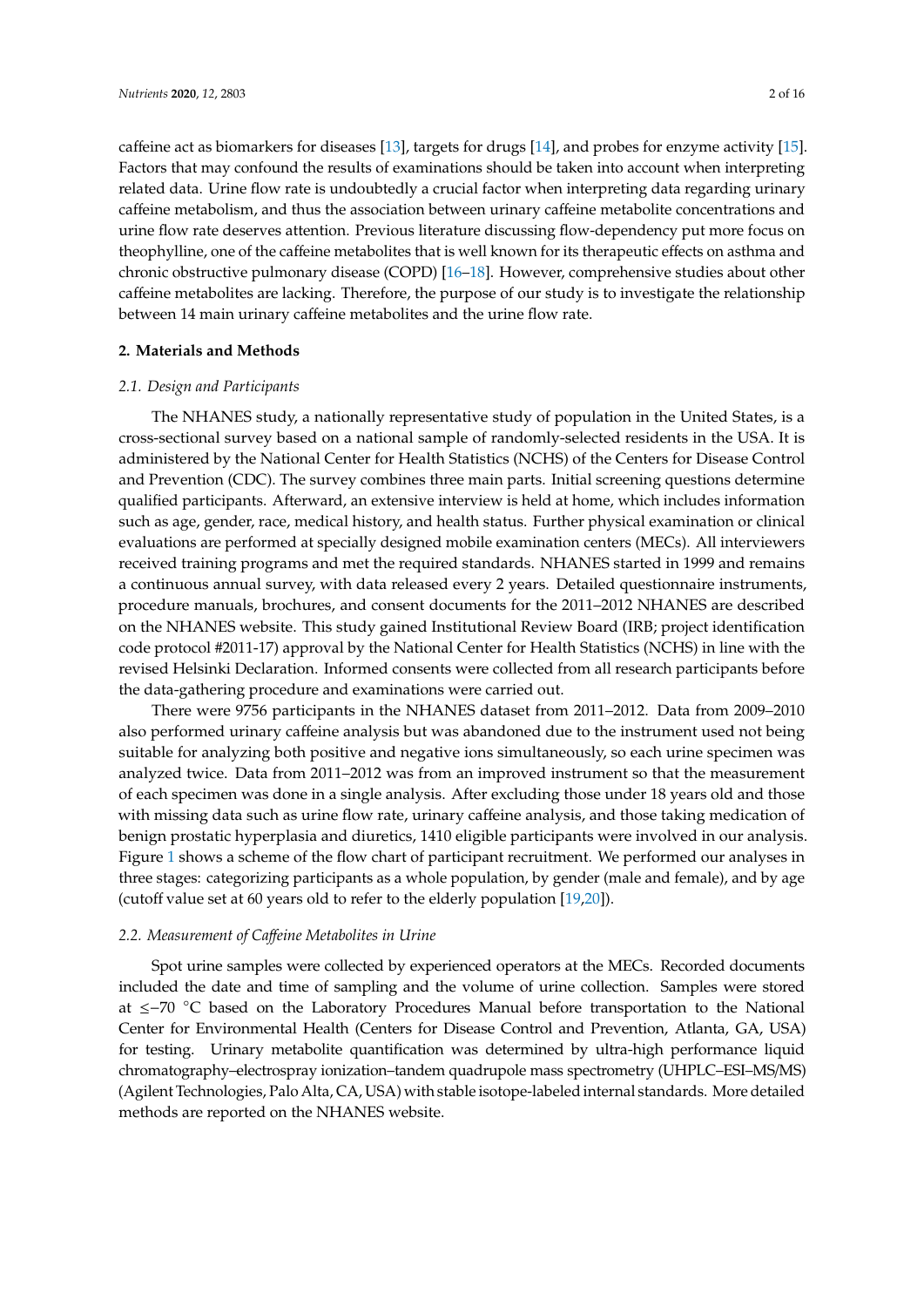<span id="page-2-0"></span>

**Figure 1.** Flow chart of participant recruitment.

Caffeine and 14 of its urinary metabolites, 15 in total, were examined, including *2.2. Measurement of Caffeine Metabolites in Urine*  3,7-dimethyluric acid, 1,3,7-trimethyluric acid, 1-methylxanthine, 3-methylxanthine, 7-methylxanthine, 1,3-dimethylxanthine (theophylline), 1,7-dimethylxanthine (paraxanthine), 3,7-dimethylxanthine (theobromine), 1,3,7-trimethylxanthine (caffeine), and 5-acetylamino-6-amino-3-methyluracil (AAMU). AAMU is the decomposition product of the relatively unstable caffeine metabolite 5-acetylamino-6-formylamino-3-methyluracil (AFMU). Samples were allowed to incubate for at least 30 min at room temperature so that conversion of all AFMU to the more stable AAMU was ensured. 1-methyluric acid, 3-methyluric acid, 7-methyluric acid, 1,3-dimethyluric acid, 1,7-dimethyluric acid,

The lower limit of detection (LLOD in umol/L) for caffeine and caffeine metabolites can be obtained from the NHANES website. For analytes with results below the lower limit of detection, the value is the lower limit of detection divided by the square root of 2 (LLOD/sqrt [\[2\]](#page-14-1)). All presented data satisfied quality control (QC) procedures, which were performed by a multirule quality control system. Samples examined were collected from 3 QC pools (low-, medium-, and high-quality control pools). Urine analyte concentrations were adjusted to urinary creatinine (uCr) by dividing urine concentration of metabolites by uCr values. The original state (paraxanthine), 3,7-dimethylxanthine (paraxanthine original state original state original state original state original state original state or  $\alpha$  or  $\alpha$  or  $\alpha$  or  $\alpha$ 

# (theobromine), 1,3,7-trimethyl $\alpha$ nthine (caffeine), and 5-amino-3-amino-3-amino-3-amino-3-methyluracides (caffeine), and 5-amino-3-amino-3-methyluracides (caffeine), and 5-amino-3-methyluracides (caffeine), and 5-amino-3 2.3. Measurement of Urine Flow Rate

Urinary flow rate was not a regular examined item in every cycle of NHANES. We collected our data from NHANES 2011–2012. Upon visiting MECs, participants reported the time of the last urinary void at home. At the center, the urinary volume was measured, and the time of sample collection was recorded. Up to three voids could be collected if the initial two voiding volumes were insufficient for the clinical and laboratory analyses. Conceptually, the calculation of urine flow rate is by dividing the volume of the present urine sample by the time duration between the former urination and the present urine collection, i.e., (total urine volume)/(total time duration).

# 2.4. Covariates

history, and medical history. Race was sorted into groups including Mexican American, other Hispanic, non-Hispanic whites and blacks, and other races. Both former and current smokers were defined as having a habit of smoking. The formula of body mass index (BMI) is weight in kilograms divided by height in meters squared (kg/m<sup>2</sup>). Heart disease was defined as ever been diagnosed with congestive heart failure, coronary heart disease, angina, or heart attack. Biochemical data are measured as follows: The self-reported demographic details of all subjects comprise gender, age, race/ethnicity, smoking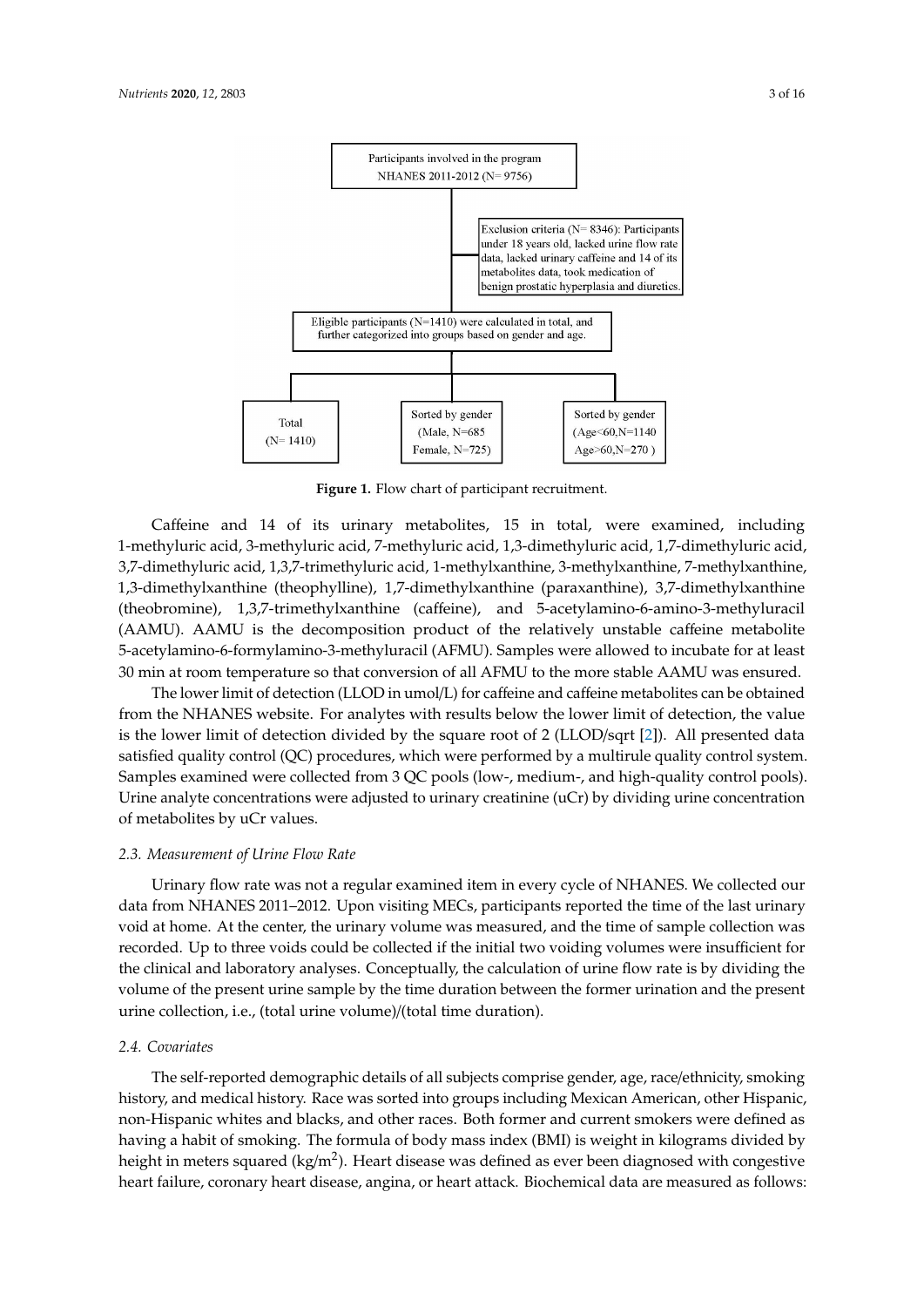aspartate aminotransferase (AST) were detected by the Beckman Coulter UniCel DxC 800 Synchron Clinical System; fasting plasma glucose (FPG) levels and urine creatinine (Cr) were measured by Roche/Hitachi Modular P Chemistry Analyzer. Further details about collection procedures are available on the NHANES website.

## *2.5. Statistical Analysis*

We conducted a statistical analysis using SPSS (IBM SPSS Statistics for Windows, version 22.0, released 2013; IBM Corp., Armonk, NY). Qualitative data and quantitative variables were reported in percentages and medians and interquartile ranges (IQRs), respectively. A *p*-value of ≤0.05 was considered statistically significant. The urine flow rates deviated from normality, and, thus, log-transformation was performed to achieve normalization. Subsequently, we applied linear regression models to investigate the relationship between urine levels of caffeine metabolite levels and the log-transformed urine flow rate.

Four models were provided in each analytic group to adjust for relevant covariates. The unadjusted model was numbered Model 1; Model 2 was adjusted for age, gender, and race; Model 3 was further adjusted for BMI, serum fasting glucose, AST, and urine creatinine; Model 4 was further adjusted for experiences of heart disease, smoking status, water intake, and caffeine intake.

# **3. Results**

### *3.1. Characteristics of the Study Population*

The demographic information of the eligible subjects in the study is shown in Table [1.](#page-4-0) The mean age of the participants was  $47.7 \pm 17.79$  years old, and  $49.8\%$  of participants were male and  $43.5\%$ were ever-smokers. Median of baseline variables is as follows: BMI 28.89 kg/m<sup>2</sup>, AST 25.54 U/L, uCr 0.89 mg/dL, and FPG 102.92 mg/dL.

# *3.2. Urinary Ca*ff*eine Metabolite Concentrations and Urine Flow Rate*

Associations between urinary caffeine metabolite concentrations and urine flow rate are demonstrated in Table [2.](#page-5-0) Positive correlations were discovered by linear regression analysis in caffeine and several of its metabolites: 1-methyluric acid (β coefficient = 0.068,  $p < 0.001$ ), 1,7-dimethyluric acid (β coefficient = 0.091, *p* = 0.047), 1,3,7-trimethyluric acid (β coefficient = 1.806, *p* = 0.007), 1-methylxanthine (β coefficient = 0.152, *p* < 0.001), 7-methylxanthine (β coefficient = 0.07, *p* = 0.005), 1,3-dimethylxanthine (theophylline, β coefficient = 1.177, *p* < 0.001), 1,7-dimethylxanthine (paraxanthine, β coefficient = 0.587, *p* < 0.001), 3,7-dimethylxanthine (theobromine, β coefficient = 0.316, *p* < 0.001), 1,3,7-trimethylxanthine (caffeine, β coefficient = 1.102, *p* < 0.001), and 5-acetylamino-6-amino-3-methyluracil (β coefficient = 0.053, *p* = 0.004). Notably, additional adjustments for all covariates did not affect the statistical significance in the aforementioned metabolites. We further categorized our participants into subgroups by gender in Table [3](#page-7-0) and by age in Table [4.](#page-9-0) Paraxanthine (*p* < 0.001 in total population, male, female, under and over 60 years old), theobromine ( $p < 0.001$  in total population, male, female, under 60 years old;  $p = 0.011$  over 60 years old), and caffeine (*p* < 0.001 in total population, male, female, under and over 60 years old) were the three showing significant positive correlations in all subgroups.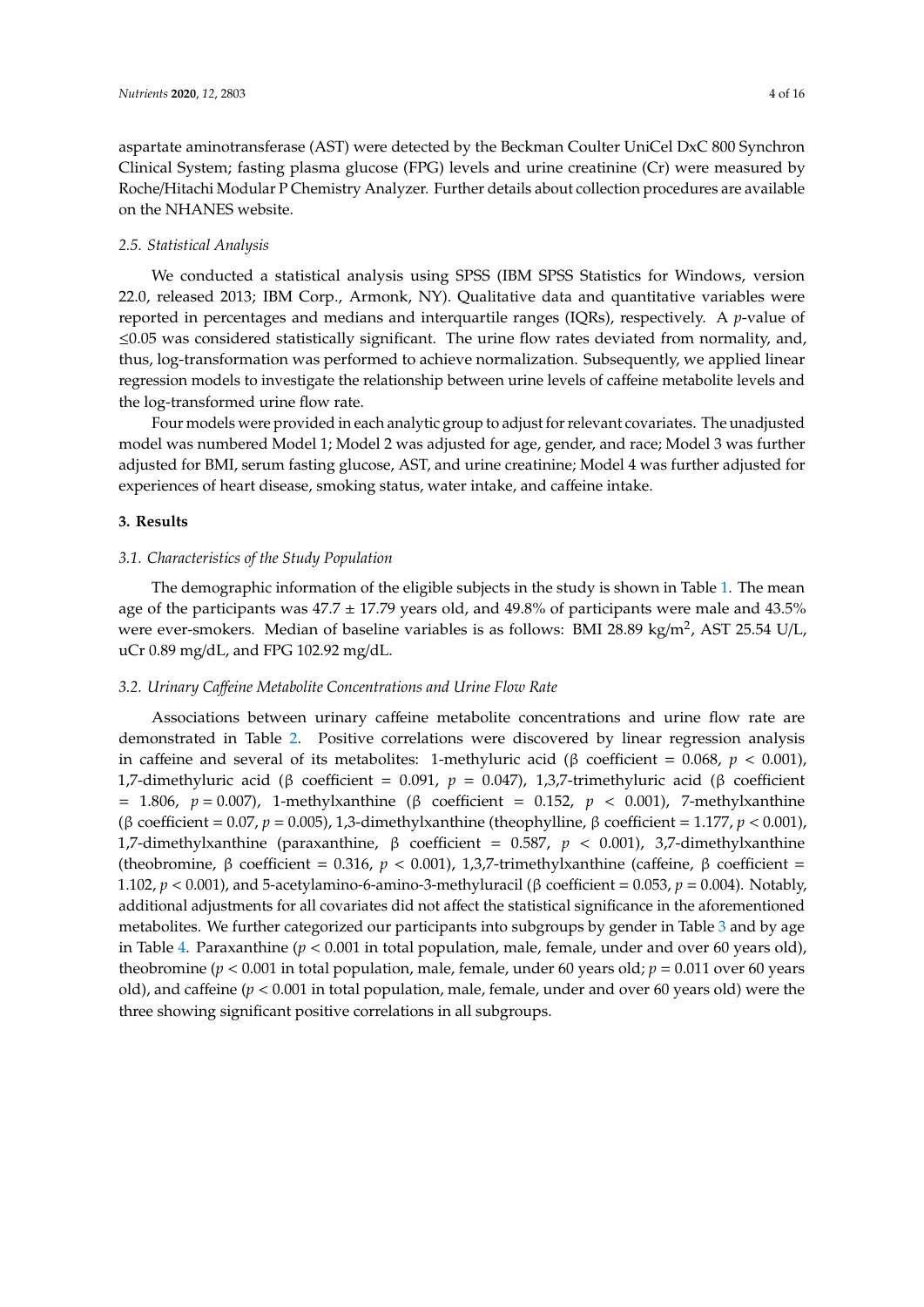<span id="page-4-0"></span>

| Variables                                        | Median (IQR) or Percent (%) |
|--------------------------------------------------|-----------------------------|
| Continuous variables                             |                             |
| Age (years)                                      | $47.70 \pm 17.79$           |
| BMI $(kg/m2)$                                    | $28.89 \pm 6.85$            |
| Aspartate aminotransferase (AST)(U/L)            | $25.54 \pm 14.01$           |
| urine creatinine (mg/dL)                         | $0.89 \pm 0.29$             |
| serum fasting glucose (mg/dL)                    | $102.92 \pm 41.51$          |
| 1-methyluric acid (umol/L)                       | $0.91 \pm 1.19$             |
| 3-methyluric acid (umol/L)                       | $0.01 \pm 0.02$             |
| 7-methyluric acid (umol/L)                       | $0.22 \pm 0.34$             |
| 1,3-dimethyluric acid (umol/L)                   | $0.11 \pm 0.26$             |
| 1,7-dimethyluric acid (umol/L)                   | $0.42 \pm 0.49$             |
| 3,7-dimethyluric acid (umol/L)                   | $0.01 \pm 0.02$             |
| 1,3,7-trimethyluric acid (umol/L)                | $0.03 \pm 0.03$             |
| 1-methylxanthine (umol/L)                        | $0.48 \pm 0.68$             |
| 3-methylxanthine (umol/L)                        | $0.42 \pm 0.61$             |
| 7-methylxanthine (umol/L)                        | $0.67 \pm 0.92$             |
| 1,3-dimethylxanthine (theophylline) (umol/L)     | $0.03 \pm 0.07$             |
| 1,7-dimethylxanthine (paraxanthine) (umol/L)     | $0.29 \pm 0.40$             |
| 3,7-dimethylxanthine (theobromine) (umol/L)      | $0.28 \pm 0.44$             |
| 1,3,7-trimethylxanthine (caffeine) (umol/L)      | $0.09 \pm 0.18$             |
| 5-acetylamino-6-amino-3-methyluracil (uM/L)      | $0.96 \pm 1.25$             |
| Caffeine intake on the exam day (mg)             | $142.74 \pm 192.73$         |
| Total plain water drank the day before exam (mg) | $1130.95 \pm 1213.59$       |
| Categorical variables                            |                             |
| Gender                                           |                             |
| Male                                             | 49.8                        |
| Female                                           | 50.2                        |
| Race                                             |                             |
| Mexican American                                 | 9.5                         |
| Other Hispanic                                   | 10.5                        |
| Non-Hispanic White                               | 36.9                        |
| Non-Hispanic Black                               | 26.8                        |
| Other Race-including Multi-Racial                | 16.4                        |
| Heart disease—ever had a diagnosis               |                             |
| Congestive heart failure                         | 3.5                         |
| Coronary heart disease                           | $\overline{4}$              |
| Angina                                           | 2.6                         |
| Heart attack                                     | 3.8                         |
| Smoking                                          | 43.5                        |

**Table 1.** Characteristics of participants.

interquartile range (IQR).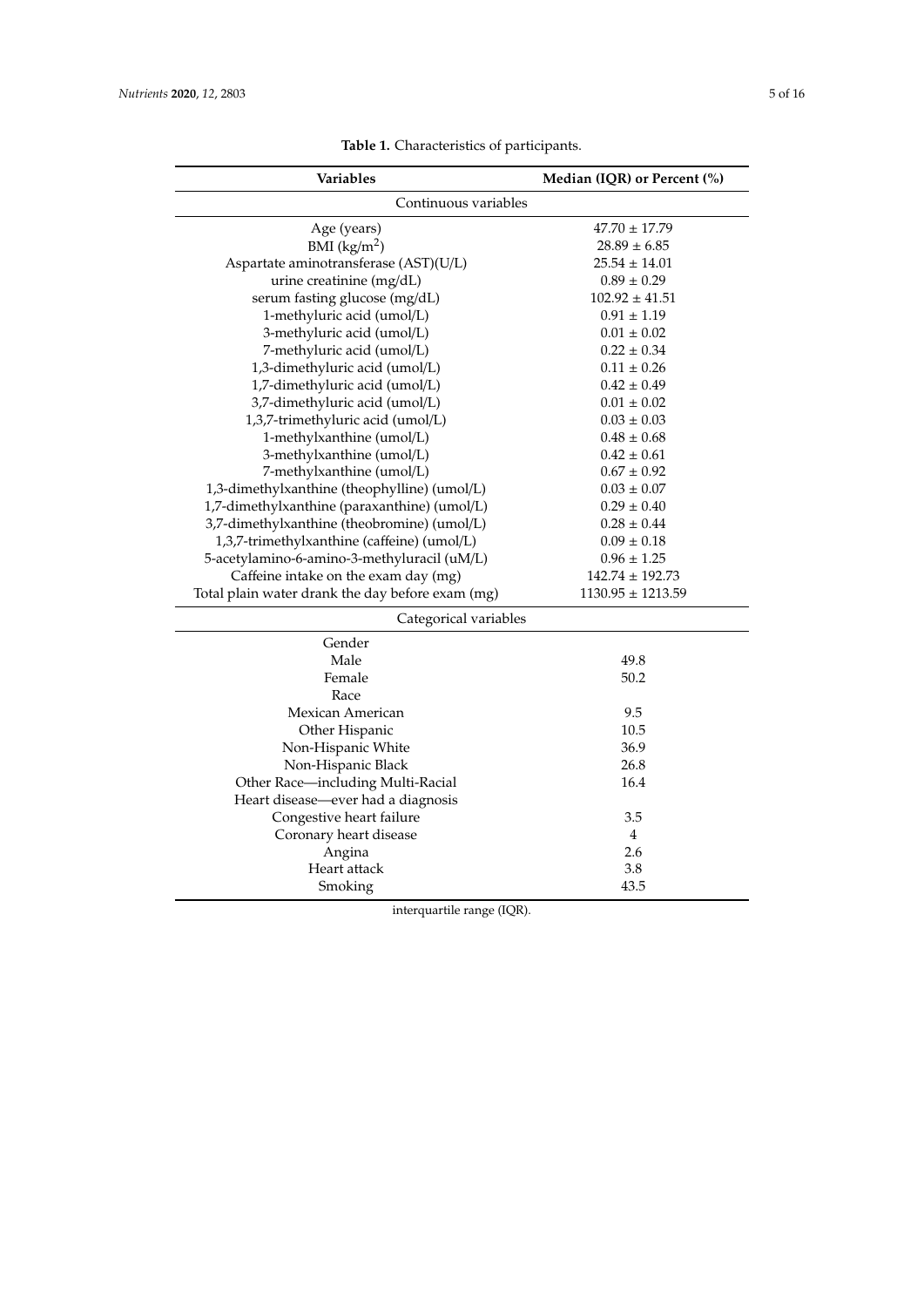<span id="page-5-0"></span>

| Variables                             | Model 1<br>$\beta$ (95%<br>CI) | $p$ Value | Model 2<br>$\beta$ (95%<br>CI) | $p$ Value | Model 3<br>$\beta$ (95%<br>CI) | $p$ Value | Model 4<br>$\beta$ (95%<br>CI) | $p$ Value |
|---------------------------------------|--------------------------------|-----------|--------------------------------|-----------|--------------------------------|-----------|--------------------------------|-----------|
|                                       | 0.072                          |           | 0.074                          |           | 0.083                          |           | 0.055                          |           |
| 1-methyluric acid                     | (0.035,<br>0.110)              | < 0.001   | (0.037,<br>0.112)              | < 0.001   | (0.045,<br>0.121)              | < 0.001   | (0.011,<br>0.099               | 0.015     |
|                                       | 1.472                          |           | 2.048                          |           | 2.651                          |           | 1.281                          |           |
| 3-methyluric acid                     | $(-1.373,$<br>4.318)           | 0.310     | $(-0.833,$<br>4.930)           | 0.163     | $(-0.244,$<br>5.546)           | 0.073     | $(-1.698,$<br>4.260            | 0.399     |
|                                       | 0.083                          |           | 0.114                          |           | 0.125                          |           | 0.042                          |           |
| 7-methyluric acid                     | $(-0.061,$<br>0.228            | 0.260     | $(-0.032,$<br>0.260)           | 0.126     | $(-0.021,$<br>0.271)           | 0.092     | $(-0.108,$<br>0.192)           | 0.582     |
|                                       | 0.048                          |           | 0.046                          |           | 0.055                          |           | $-0.012$                       |           |
| 1,3-dimethyluric acid                 | $(-0.116,$<br>0.213)           | 0.565     | $(-0.118,$<br>0.210)           | 0.585     | $(-0.109,$<br>0.219)           | 0.510     | $(-0.177,$<br>0.153)           | 0.885     |
|                                       | 0.108                          |           | 0.135                          |           | 0.147                          |           | 0.054                          |           |
| 1,7-dimethyluric acid                 | (0.017,<br>0.200)              | 0.020     | (0.041,<br>0.228               | 0.005     | (0.053,<br>0.240)              | 0.002     | $(-0.053,$<br>0.161)           | 0.322     |
|                                       | 2.291                          |           | 2.825                          |           | 2.720                          |           | 1.802                          |           |
| 3,7-dimethyluric acid                 | $(-0.022,$<br>4.604)           | 0.052     | (0.527,<br>5.123)              | 0.016     | (0.427,<br>5.013)              | 0.02      | $(-0.507,$<br>4.110)           | 0.126     |
|                                       | 1.936                          | 0.005     | 2.400                          | 0.001     | 2.637                          |           | 1.508                          |           |
| 1,3,7-trimethyluric acid              | (0.598,<br>3.274)              |           | (1.049,<br>3.751)              |           | (1.287,<br>3.988)              | < 0.001   | (0.029,<br>2.987               | 0.046     |
|                                       | 0.164                          |           | 0.170                          |           | 0.170                          |           | 0.130                          |           |
| 1-methylxanthine                      | (0.100,<br>0.229)              | < 0.001   | (0.105,<br>0.234)              | < 0.001   | (0.105,<br>0.235)              | < 0.001   | (0.056,<br>0.204)              | 0.001     |
|                                       | 0.098                          |           | 0.125                          |           | 0.120                          |           | 0.078                          |           |
| 3-methylxanthine                      | (0.013,<br>0.183)              | 0.024     | (0.040,<br>0.211)              | 0.004     | (0.035,<br>0.206)              | 0.006     | $(-0.010,$<br>0.165)           | 0.081     |
|                                       | 0.080                          |           | 0.091                          |           | 0.087                          |           | 0.063                          |           |
| 7-methylxanthine                      | (0.029,<br>0.131)              | 0.002     | (0.040,<br>0.141)              | < 0.001   | (0.035,<br>0.138)              | 0.001     | (0.010,<br>0.115)              | 0.019     |
| 1,3-dimethylxanthine                  | 1.146                          |           | 1.187                          |           | 1.173                          |           | 0.941                          |           |
| (theophylline)                        | (0.549,<br>1.743)              | < 0.001   | (0.594,<br>1.780)              | < 0.001   | (0.579,<br>1.766)              | < 0.001   | (0.343,<br>1.540)              | 0.002     |
| 1,7-dimethylxanthine                  | 0.590                          |           | 0.607                          |           | 0.609                          |           | 0.607                          |           |
| (paraxanthine)                        | (0.483,<br>0.697)              | < 0.001   | (0.500,<br>0.713)              | < 0.001   | (0.502,<br>0.717)              | < 0.001   | (0.488,<br>0.725)              | < 0.001   |
| 3,7-dimethylxanthine                  | 0.368                          |           | 0.398                          |           | 0.386                          |           | 0.347                          |           |
| (theobromine)                         | (0.256,<br>0.479)              | < 0.001   | (0.287,<br>0.509)              | < 0.001   | (0.275,<br>0.498)              | < 0.001   | (0.235,<br>0.459)              | < 0.001   |
|                                       | 1.091                          |           | 1.177                          |           | 1.186                          |           | 1.097                          |           |
| 1,3,7-trimethylxanthine<br>(caffeine) | (0.855,<br>1.327)              | < 0.001   | (0.942,<br>1.413)              | < 0.001   | (0.950,<br>1.422)              | < 0.001   | (0.845,<br>1.348)              | < 0.001   |
| 5-acetylamino-6-amino-                | 0.061                          |           | 0.064                          |           | 0.065                          |           | 0.029                          |           |
| 3-methyluracil                        | (0.025,<br>0.097)              | 0.001     | (0.028,<br>0.100)              | 0.001     | (0.029,<br>0.102)              | < 0.001   | $(-0.014,$<br>0.073)           | 0.188     |

**Table 2.** Association between urinary caffeine metabolites and urine flow rate.

Model 1 = unadjusted. Model 2 = Model 1 + age, gender, and race/ethnicity. Model 3 = Model 2 + BMI, serum fasting glucose, aspartate aminotransferase (AST), and urine creatinine. Model 4 = Model 3 + congestive heart failure, coronary heart disease, angina, heart attack, smoking, caffeine intake, and water intake. CI, confidence interval.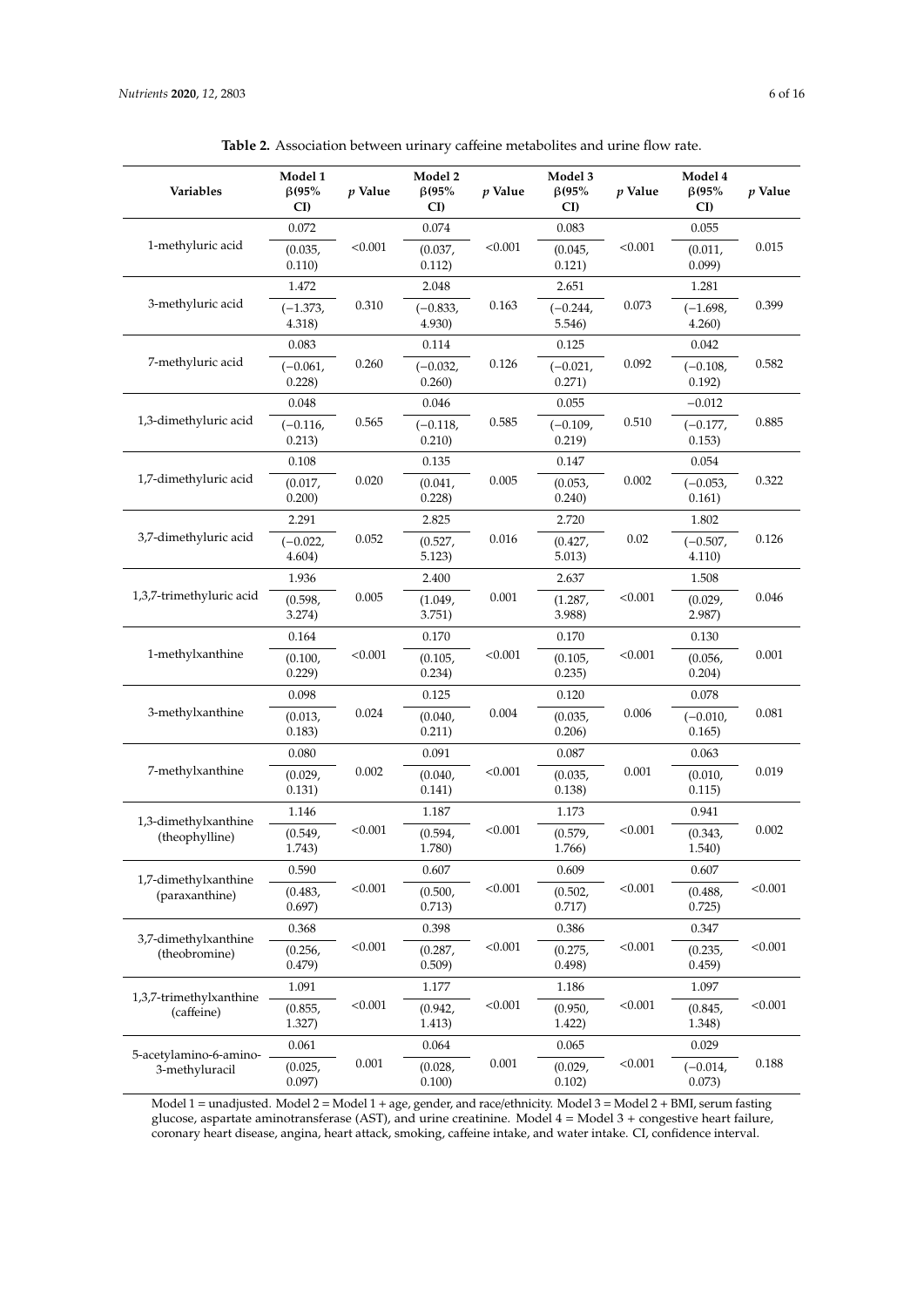| Variables                |                  |                            |                            | Male                       |                            | Female                     |                            |                            |                               |  |
|--------------------------|------------------|----------------------------|----------------------------|----------------------------|----------------------------|----------------------------|----------------------------|----------------------------|-------------------------------|--|
|                          |                  | Model 1                    | Model 2                    | Model 3                    | Model 4                    | Model 1                    | Model 2                    | Model 3                    | Model 4                       |  |
| 1-methyluric acid        | $\beta$ (95% CI) | 0.094<br>(0.046, 0.142)    | 0.099<br>(0.050, 0.148)    | 0.110<br>(0.061, 0.159)    | 0.089<br>(0.028, 0.149)    | 0.051<br>$(-0.006, 0.108)$ | 0.050<br>$(-0.007, 0.108)$ | 0.053<br>$(-0.006, 0.111)$ | 0.026<br>$(-0.039, 0.091)$    |  |
|                          | $p$ value        | < 0.001                    | < 0.001                    | < 0.001                    | 0.004                      | 0.078                      | 0.087                      | 0.078                      | 0.436                         |  |
| 3-methyluric acid        | $\beta$ (95% CI) | 2.721<br>$(-0.861, 6.303)$ | 2.878<br>$(-0.771, 6.526)$ | 3.305<br>$(-0.353, 6.962)$ | 2.007<br>$(-1.785, 5.798)$ | 1.262<br>$(-3.159, 5.683)$ | 1.089<br>$(-3.441, 5.620)$ | 1.492<br>$(-3.083, 6.067)$ | $-0.043$<br>$(-4.770, 4.685)$ |  |
|                          | $p$ value        | 0.136                      | 0.122                      | 0.077                      | 0.299                      | 0.575                      | 0.637                      | 0.522                      | 0.986                         |  |
| 7-methyluric acid        | $\beta$ (95% CI) | 0.203<br>$(-0.005, 0.412)$ | 0.214<br>(0.002, 0.426)    | 0.231<br>(0.020, 0.443)    | 0.130<br>$(-0.094, 0.354)$ | 0.052<br>$(-0.147, 0.252)$ | 0.045<br>$(-0.158, 0.249)$ | 0.043<br>$(-0.160, 0.246)$ | $-0.024$<br>$(-0.236, 0.187)$ |  |
|                          | $p$ value        | 0.056                      | 0.048                      | 0.032                      | 0.256                      | 0.607                      | 0.661                      | 0.677                      | 0.823                         |  |
| 1,3-dimethyluric acid    | $\beta$ (95% CI) | 0.012<br>$(-0.145, 0.170)$ | 0.013<br>$(-0.145, 0.171)$ | 0.021<br>$(-0.136, 0.179)$ | 0.015<br>$(-0.173, 0.142)$ | 0.433<br>$(-0.175, 1.042)$ | 0.428<br>$(-0.195, 1.052)$ | 0.468<br>$(-0.160, 1.096)$ | 0.039<br>$(-0.679, 0.758)$    |  |
|                          | $p$ value        | 0.876                      | 0.869                      | 0.789                      | 0.847                      | 0.163                      | 0.178                      | 0.144                      | 0.915                         |  |
| 1,7-dimethyluric acid    | $\beta$ (95% CI) | 0.254<br>(0.129, 0.378)    | 0.271<br>(0.143, 0.400)    | 0.281<br>(0.153, 0.409)    | 0.205<br>(0.051, 0.359)    | 0.032<br>$(-0.100, 0.163)$ | 0.027<br>$(-0.108, 0.162)$ | 0.032<br>$(-0.103, 0.167)$ | $-0.061$<br>$(-0.212, 0.091)$ |  |
|                          | $p$ value        | < 0.001                    | < 0.001                    | < 0.001                    | 0.009                      | 0.637                      | 0.695                      | 0.644                      | 0.433                         |  |
| 3,7-dimethyluric acid    | $\beta$ (95% CI) | 3.537<br>(0.185, 6.889)    | 3.551<br>(0.192, 6.910)    | 3.487<br>(0.139, 6.836)    | 2.580<br>$(-0.812, 5.973)$ | 2.357<br>$(-0.829, 5.542)$ | 2.377<br>$(-0.814, 5.568)$ | 2.123<br>$(-1.061, 5.308)$ | 1.214<br>$(-2.026, 4.453)$    |  |
|                          | $p$ value        | 0.039                      | 0.038                      | 0.041                      | 0.136                      | 0.147                      | 0.144                      | 0.191                      | 0.462                         |  |
| 1,3,7-trimethyluric acid | $\beta$ (95% CI) | 3.807<br>(1.895, 5.720)    | 4.005<br>(2.046, 5.965)    | 4.325<br>(2.365, 6.284)    | 3.194<br>(0.958, 5.431)    | 1.367<br>$(-0.496, 3.229)$ | 1.340<br>$(-0.542, 3.222)$ | 1.439<br>$(-0.445, 3.323)$ | 0.431<br>$(-1.559, 2.482)$    |  |
|                          | $p$ value        | < 0.001                    | < 0.001                    | < 0.001                    | 0.005                      | 0.150                      | 0.162                      | 0.134                      | 0.654                         |  |
| 1-methylxanthine         | $\beta$ (95% CI) | 0.218<br>(0.133, 0.303)    | 0.221<br>(0.135, 0.306)    | 0.223<br>(0.137, 0.309)    | 0.190<br>(0.088, 0.292)    | 0.125<br>(0.030, 0.221)    | 0.125<br>(0.029, 0.221)    | 0.119<br>(0.022, 0.217)    | 0.088<br>$(-0.018, 0.194)$    |  |
|                          | $p$ value        | < 0.001                    | < 0.001                    | < 0.001                    | < 0.001                    | 0.010                      | 0.011                      | 0.017                      | 0.103                         |  |
| 3-methylxanthine         | $\beta$ (95% CI) | 0.169<br>(0.048, 0.290)    | 0.173<br>(0.051, 0.295)    | 0.170<br>(0.051, 0.295)    | 0.123<br>$(-0.002, 0.249)$ | 0.093<br>$(-0.026, 0.213)$ | 0.092<br>$(-0.029, 0.212)$ | 0.081<br>$(-0.040, 0.202)$ | 0.042<br>$(-0.082, 0.167)$    |  |
|                          | $p$ value        | 0.006                      | 0.006                      | 0.007                      | 0.054                      | 0.126                      | 0.135                      | 0.191                      | 0.503                         |  |

**Table 3.** Association between urinary caffeine metabolites and urine flow rate as categorized by gender.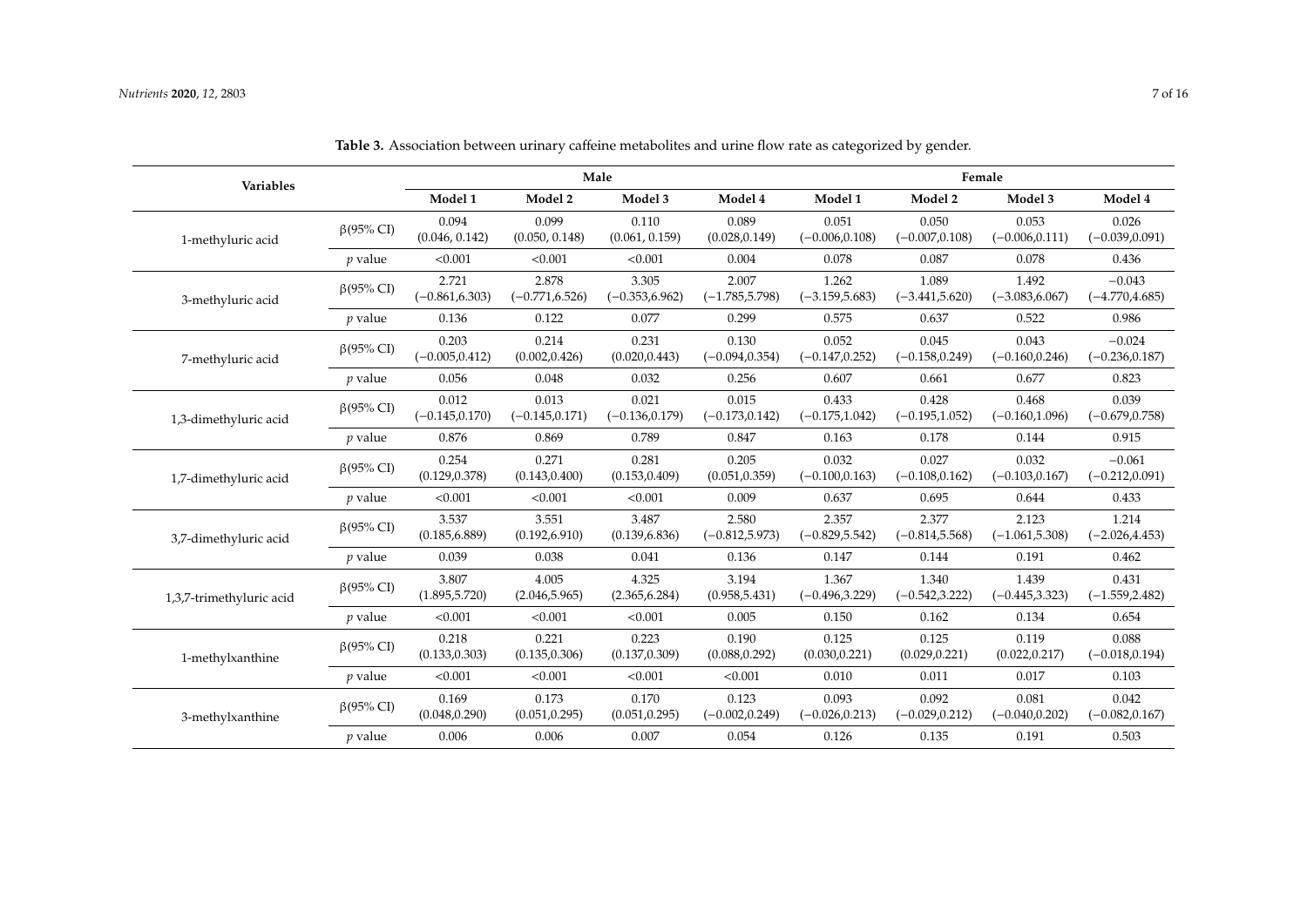| <b>Variables</b>                   |                  |                            |                            | Male                       |                            | Female                     |                            |                            |                               |  |
|------------------------------------|------------------|----------------------------|----------------------------|----------------------------|----------------------------|----------------------------|----------------------------|----------------------------|-------------------------------|--|
|                                    |                  | Model 1                    | Model 2                    | Model 3                    | Model 4                    | Model 1                    | Model 2                    | Model 3                    | Model 4                       |  |
| 7-methylxanthine                   | $β$ (95% CI)     | 0.129<br>(0.052, 0.205)    | 0.129<br>(0.052, 0.206)    | 0.129<br>(0.052, 0.207)    | 0.101<br>(0.021, 0.182)    | 0.068<br>(0.000, 0.137)    | 0.069<br>(0.000, 0.137)    | 0.060<br>$(-0.009, 0.130)$ | 0.043<br>$(-0.029, 0.115)$    |  |
|                                    | $p$ value        | 0.001                      | 0.001                      | 0.001                      | 0.013                      | 0.050                      | 0.050                      | 0.088                      | 0.238                         |  |
| 1,3-dimethylxanthine               | $\beta$ (95% CI) | 0.515<br>$(-0.072, 1.101)$ | 0.519<br>$(-0.070, 1.109)$ | 0.530<br>$(-0.057, 1.118)$ | 0.403<br>$(-0.182, 0.988)$ | 5.657<br>(3.490, 7.373)    | 5.696<br>(3.967, 7.425)    | 5.681<br>(3.922, 7.440)    | 5.309<br>(3.376, 7.242)       |  |
| (theophylline)                     | $p$ value        | 0.085                      | 0.084                      | 0.077                      | 0.177                      | < 0.001                    | < 0.001                    | < 0.001                    | < 0.001                       |  |
| 1,7-dimethylxanthine               | $\beta$ (95% CI) | 0.596<br>(0.460, 0.732)    | 0.607<br>(0.470, 0.744)    | 0.602<br>(0.465, 0.740)    | 0.607<br>(0.453, 0.760)    | 0.609<br>(0.446, 0.773)    | 0.609<br>(0.445, 0.774)    | 0.610<br>(0.442, 0.777)    | 0.605<br>(0.421, 0.789)       |  |
| (paraxanthine)                     | <i>p</i> value   | < 0.001                    | < 0.001                    | < 0.001                    | < 0.001                    | < 0.001                    | < 0.001                    | < 0.001                    | < 0.001                       |  |
| 3,7-dimethylxanthine               | $\beta$ (95% CI) | 0.436<br>(0.279, 0.593)    | 0.439<br>(0.282, 0.597)    | 0.425<br>(0.267, 0.583)    | 0.409<br>(0.249, 0.568)    | 0.370<br>(0.213, 0.527)    | 0.371<br>(0.214, 0.529)    | 0.356<br>(0.198, 0.514)    | 0.308<br>(0.147, 0.468)       |  |
| (theobromine)                      | $p$ value        | < 0.001                    | < 0.001                    | < 0.001                    | < 0.001                    | < 0.001                    | < 0.001                    | < 0.001                    | < 0.001                       |  |
| 1,3,7-trimethylxanthine (caffeine) | $\beta$ (95% CI) | 1.496<br>(1.136, 1.856)    | 1.526<br>(1.163, 1.890)    | 1.514<br>(1.152, 1.876)    | 1.429<br>(1.033, 1.826)    | 0.983<br>(0.670, 1.297)    | 0.989<br>(0.672, 1.306)    | 0.988<br>(0.670, 1.307)    | 0.890<br>(0.552, 1.227)       |  |
|                                    | $p$ value        | < 0.001                    | < 0.001                    | < 0.001                    | < 0.001                    | < 0.001                    | < 0.001                    | < 0.001                    | < 0.001                       |  |
| 5-acetylamino-6-amino-             | $\beta$ (95% CI) | 0.094<br>(0.051, 0.138)    | 0.098<br>(0.054, 0.143)    | 0.097<br>(0.052, 0.141)    | 0.074<br>(0.019, 0.129)    | 0.023<br>$(-0.034, 0.080)$ | 0.022<br>$(-0.037, 0.080)$ | 0.023<br>$(-0.037, 0.082)$ | $-0.025$<br>$(-0.095, 0.044)$ |  |
| 3-methyluracil                     | $p$ value        | < 0.001                    | < 0.001                    | < 0.001                    | 0.008                      | 0.429                      | 0.468                      | 0.454                      | 0.472                         |  |

**Table 3.** *Cont.*

<span id="page-7-0"></span>Model 1 = unadjusted. Model 2 = Model 1 + age, gender, and race/ethnicity. Model 3 = Model 2 + BMI, serum fasting glucose, aspartate aminotransferase (AST), and urine creatinine. Model 4 = Model 3 + congestive heart failure, coronary heart disease, angina, heart attack, smoking, caffeine intake, and water intake.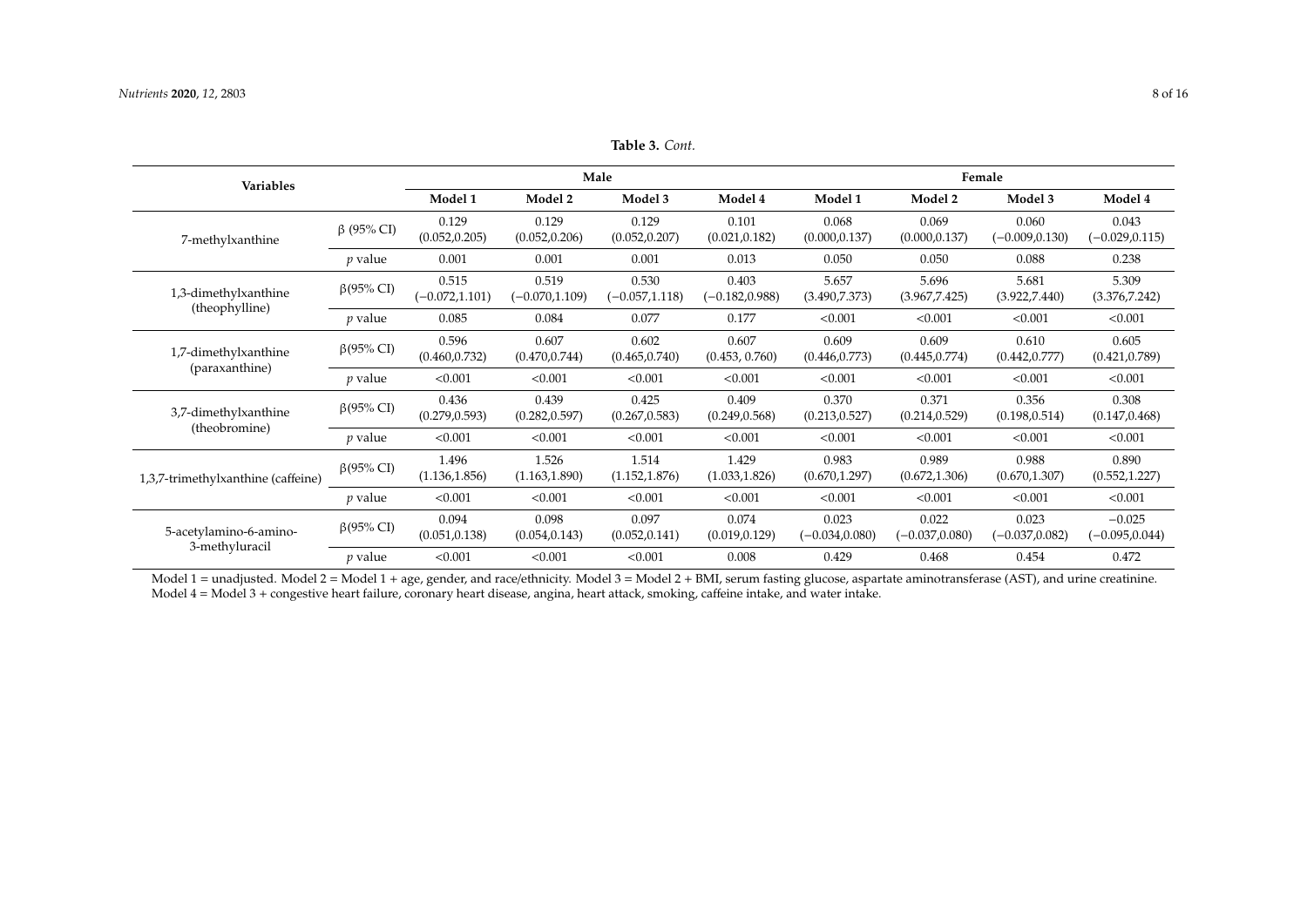| Variables                |                  |                          |                         | Age $<60$               |                             | Age $\geq 60$                 |                               |                               |                               |  |
|--------------------------|------------------|--------------------------|-------------------------|-------------------------|-----------------------------|-------------------------------|-------------------------------|-------------------------------|-------------------------------|--|
|                          |                  | Model 1                  | Model 2                 | Model 3                 | Model 4                     | Model 1                       | Model 2                       | Model 3                       | Model 4                       |  |
| 1-methyluric acid        | $\beta$ (95% CI) | 0.102<br>(0.0538, 0.146) | 0.098<br>(0.053, 0.142) | 0.103<br>(0.058, 0.148) | 0.076<br>(0.025, 0.127)     | 0.004<br>$(-0.068, 0.075)$    | 0.001<br>$(-0.070, 0.072)$    | 0.006<br>$(-0.066, 0.079)$    | $-0.003$<br>$(-0.126, 0.060)$ |  |
|                          | $p$ value        | < 0.001                  | < 0.001                 | < 0.001                 | 0.004                       | 0.920                         | 0.987                         | 0.861                         | 0.483                         |  |
| 3-methyluric acid        | $\beta$ (95% CI) | 3.936<br>(0.409, 7.462)  | 3.833<br>(0.299, 7.368) | 4.190<br>(0.641, 7.740) | 2.595<br>$(-1.129, 6.318)$  | $-2.656$<br>$(-7.598, 2.286)$ | $-1.480$<br>$(-6.431, 3.471)$ | $-1.003$<br>$(-6.017, 4.011)$ | $-1.733$<br>$(-7.035, 3.569)$ |  |
|                          | $p$ value        | 0.029                    | 0.034                   | 0.021                   | 0.172                       | 0.291                         | 0.557                         | 0.694                         | 0.521                         |  |
| 7-methyluric acid        | $\beta$ (95% CI) | 0.212<br>(0.033, 0.391)  | 0.212<br>(0.033, 0.391) | 0.214<br>(0.035, 0.394) | 0.130<br>$(-0.057, 0.011)$  | $-0.134$<br>$(-0.384, 0.115)$ | $-0.063$<br>$(-0.313, 0.187)$ | $-0.065$<br>$(-0.315, 0.185)$ | $-0.156$<br>$(-0.423, 0.112)$ |  |
|                          | $p$ value        | 0.021                    | 0.021                   | 0.019                   | 0.172                       | 0.290                         | 0.619                         | 0.609                         | 0.253                         |  |
| 1,3-dimethyluric acid    | $\beta$ (95% CI) | 0.912<br>(0.428, 1.395)  | 0.894<br>(0.401, 1.387) | 0.943<br>(0.447, 1.438) | 0.546<br>$(-0.022, 1.114)$  | $-0.056$<br>$(-0.233, 0.121)$ | $-0.080$<br>$(-0.256, 0.095)$ | $-0.086$<br>$(-0.261, 0.089)$ | $-0.100$<br>$(-0.276, 0.077)$ |  |
|                          | $p$ value        | < 0.001                  | 0.001                   | < 0.001                 | 0.059                       | 0.536                         | 0.369                         | 0.333                         | 0.268                         |  |
| 1,7-dimethyluric acid    | $\beta$ (95% CI) | 0.220<br>(0.104, 0.337)  | 0.224<br>(0.105, 0.344) | 0.229<br>(0.110, 0.349) | 0.132<br>$(-0.003, 0.267)$  | $-0.056$<br>$(-0.206, 0.095)$ | $-0.045$<br>$(-0.196, 0.106)$ | $-0.044$<br>$(-0.196, 0.109)$ | $-0.124$<br>$(-0.305, 0.057)$ |  |
|                          | $p$ value        | < 0.001                  | < 0.001                 | < 0.001                 | 0.056                       | 0.466                         | 0.554                         | 0.572                         | 0.179                         |  |
| 3,7-dimethyluric acid    | $\beta$ (95% CI) | 2.883<br>(0.280, 5.485)  | 3.333<br>(0.754, 5.912) | 3.317<br>(0.736, 5.897) | 2.314<br>$(-0.299, 4.926)$  | $-0.044$<br>$(-5.104, 5.015)$ | $-0.319$<br>$(-4.697, 5.335)$ | $-0.350$<br>$(-5.344, 4.644)$ | $-1.263$<br>$(-6.403, 3.877)$ |  |
|                          | $p$ value        | 0.030                    | 0.011                   | 0.012                   | 0.083                       | 0.986                         | 0.900                         | 0.890                         | 0.629                         |  |
| 1,3,7-trimethyluric acid | $\beta$ (95% CI) | 2.977<br>(1.365, 4.589)  | 3.220<br>(1.587, 4.853) | 3.366<br>(1.729, 5.002) | 2.180<br>(0.420, 3.939)     | $-0.146$<br>$(-2.565, 2.273)$ | $-0.058$<br>$(-2.482, 2.366)$ | 0.294<br>$(-2.149, 2.737)$    | $-0.487$<br>$(-3.270, 2.297)$ |  |
|                          | $p$ value        | < 0.001                  | < 0.001                 | < 0.001                 | 0.015                       | 0.906                         | 0.962                         | 0.813                         | 0.731                         |  |
| 1-methylxanthine         | $\beta$ (95% CI) | 0.164<br>(0.094, 0.233)  | 0.160<br>(0.090, 0.229) | 0.164<br>(0.093, 0.235) | 0.122<br>(0.043, 0.201)     | 0.162<br>$(-0.012, 0.337)$    | 0.144<br>$(-0.030, 0.317)$    | 0.108<br>$(-0.069, 0.285)$    | 0.068<br>$(-0.146, 0.283)$    |  |
|                          | $p$ value        | < 0.001                  | < 0.001                 | < 0.001                 | 0.002                       | 0.068                         | 0.105                         | 0.232                         | 0.531                         |  |
| 3-methylxanthine         | $\beta$ (95% CI) | 0.142<br>(0.039, 0.244)  | 0.159<br>(0.056, 0.262) | 0.159<br>(0.056, 0.263) | 0.105<br>$(-0.001, 0.0211)$ | 0.009<br>$(-0.146, 0.164)$    | 0.036<br>$(-0.118, 0.191)$    | 0.004<br>$(-0.151, 0.159)$    | $-0.015$<br>$(-0.175, 0.145)$ |  |
|                          | $p$ value        | 0.007                    | 0.002                   | 0.003                   | 0.051                       | 0.908                         | 0.643                         | 0.957                         | 0.855                         |  |

**Table 4.** Association between urinary caffeine metabolites and urine flow rate as categorized by age.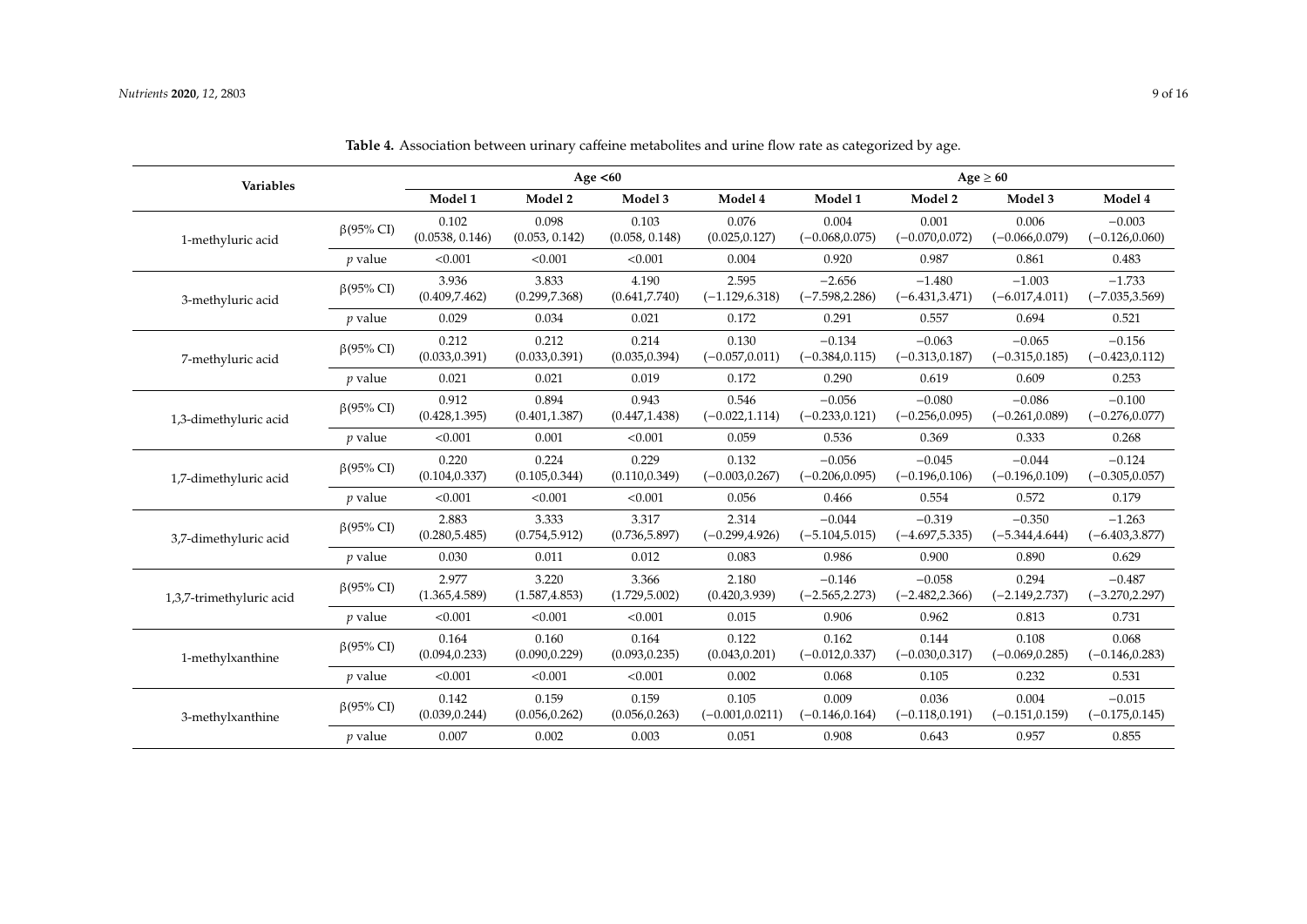| Variables                                |                               |                                    |                                    | Age $<60$                          |                                     | $Age \geq 60$                       |                                     |                                     |                                        |  |
|------------------------------------------|-------------------------------|------------------------------------|------------------------------------|------------------------------------|-------------------------------------|-------------------------------------|-------------------------------------|-------------------------------------|----------------------------------------|--|
|                                          |                               | Model 1                            | Model 2                            | Model 3                            | Model 4                             | Model 1                             | Model 2                             | Model 3                             | Model 4                                |  |
| 7-methylxanthine                         | $\beta$ (95% CI)              | 0.086<br>(0.029, 0.143)            | 0.094<br>(0.038, 0.150)            | 0.093<br>(0.036, 0.150)            | 0.068<br>(0.010, 0.127)             | 0.054<br>$(-0.062, 0.170)$          | 0.066<br>$(-0.049, 0.181)$          | 0.035<br>$(-0.081, 0.152)$          | 0.013<br>$(-0.110, 0.135)$             |  |
|                                          | $p$ value                     | 0.003                              | 0.001                              | 0.001                              | 0.022                               | 0.361                               | 0.258                               | 0.549                               | 0.839                                  |  |
| 1,3-dimethylxanthine                     | $\beta$ (95% CI)              | 5.900<br>(4.433,7.367)             | 6.267<br>(4.792, 7.742)            | 6.401<br>(4.911,7.891)             | 5.823<br>(4.204, 7.442)             | 0.283<br>$(-0.378, 0.943)$          | 0.185<br>$(-0.470, 0.841)$          | 0.110<br>$(-0.544, 0.764)$          | 0.059<br>$(-0.602, 0.721)$             |  |
| (theophylline)                           | $p$ value                     | < 0.001                            | < 0.001                            | < 0.001                            | < 0.001                             | 0.401                               | 0.578                               | 0.741                               | 0.860                                  |  |
| 1,7-dimethylxanthine                     | $\beta$ (95% CI)              | 0.618<br>(0.487, 0.749)            | 0.627<br>(0.496, 0.759)            | 0.640<br>(0.508, 0.773)            | 0.613<br>(0.469, 0.757)             | 0.536<br>(0.349, 0.724)             | 0.513<br>(0.326, 0.700)             | 0.479<br>(0.287, 0.671)             | 0.532<br>(0.314, 0.750)                |  |
| (paraxanthine)                           | $p$ value                     | < 0.001                            | < 0.001                            | < 0.001                            | < 0.001                             | < 0.001                             | < 0.001                             | < 0.001                             | < 0.001                                |  |
| 3,7-dimethylxanthine                     | $\beta$ (95% CI)              | 0.376<br>(0.245, 0.507)            | 0.407<br>(0.278, 0.537)            | 0.405<br>(0.275, 0.536)            | 0.358<br>(0.227, 0.488)             | 0.340<br>(0.123, 0.557)             | 0.344<br>(0.130, 0.559)             | 0.289<br>(0.071, 0.507)             | 0.260<br>(0.036, 0.484)                |  |
| (theobromine)                            | $p$ value                     | < 0.001                            | < 0.001                            | < 0.001                            | < 0.001                             | 0.002                               | 0.002                               | 0.009                               | 0.023                                  |  |
| 1,3,7-trimethylxanthine                  | $\beta$ (95% CI)              | 1.319<br>(1.020, 1.618)            | 1.377<br>(1.078, 1.676)            | 1.398<br>(1.097, 1.698)            | 1.265<br>(0.948, 1.582)             | 0.763<br>(0.374, 1.152)             | 0.791<br>(0.405, 1.176)             | 0.749<br>(0.361, 1.137)             | 0.762<br>(0.338, 1.186)                |  |
| (caffeine)                               | $p$ value                     | < 0.001                            | < 0.001                            | < 0.001                            | < 0.001                             | < 0.001                             | < 0.001                             | < 0.001                             | < 0.001                                |  |
| 5-acetylamino-6-amino-<br>3-methyluracil | $\beta$ (95% CI)<br>$p$ value | 0.094<br>(0.048, 0.141)<br>< 0.001 | 0.088<br>(0.040, 0.135)<br>< 0.001 | 0.088<br>(0.040, 0.136)<br>< 0.001 | 0.045<br>$(-0.001, 0.102)$<br>0.117 | 0.020<br>$(-0.037, 0.077)$<br>0.486 | 0.018<br>$(-0.039, 0.074)$<br>0.539 | 0.016<br>$(-0.041, 0.072)$<br>0.591 | $-0.002$<br>$(-0.073, 0.068)$<br>0.946 |  |

**Table 4.** *Cont.*

<span id="page-9-0"></span>Model 1 = unadjusted. Model 2 = Model 1 + age, gender, and race/ethnicity. Model 3 = Model 2 + BMI, serum fasting glucose, aspartate aminotransferase (AST), and urine creatinine. Model 4 = Model 3 + congestive heart failure, coronary heart disease, angina, heart attack, smoking, caffeine intake, and water intake.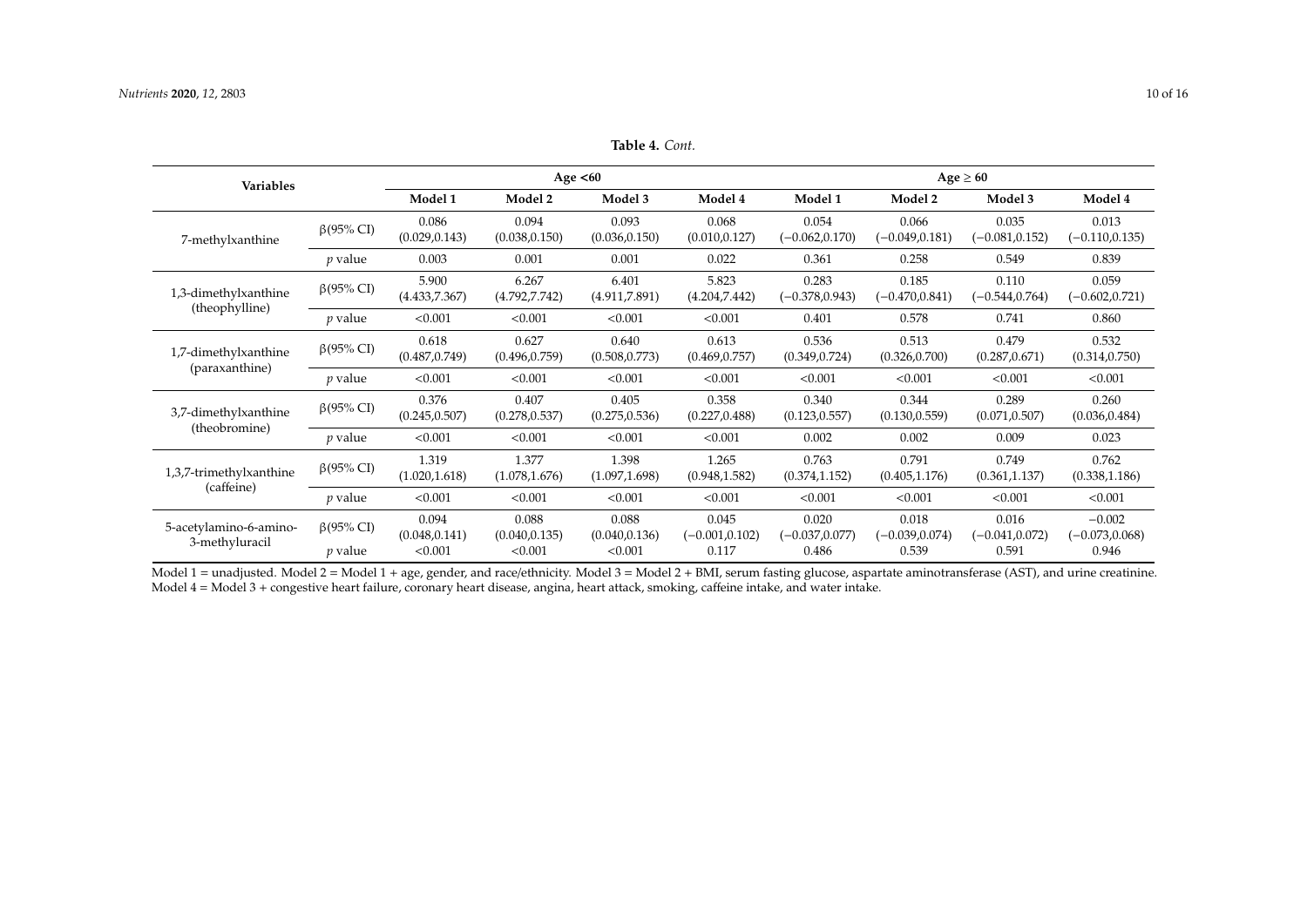Table [3](#page-7-0) shows the results for male and female subgroups, respectively. In the male subgroup, caffeine and 14 of its metabolites revealed positive correlations with urine flow rate, in contrast with the female subgroup, with a number of 5. Among them, 1-methyluric acid, 7-methyluric acid, 1,7-dimethyluric acid, 3,7-dimethyluric acid, 1,3,7-trimethyluric acid, 3-methylxanthine, 7-methylxanthine, and 5-acetylamino-6-amino-3-methyluracil presented significance in males but not females. 1,3-Dimethylxanthine (theophylline) was the only one showing a positive correlation in females but marginal significance in males (*p*-value = 0.067 in males, *p*-value < 0.001 in females).

Table [4](#page-9-0) shows the results in participants aged under and over 60 years old, respectively, referring to the cutoff point of the elderly population agreed on by the United Nations [\[20\]](#page-15-6). In the subgroup of age <60 years old, caffeine and 14 of its metabolites all revealed positive correlations. On the contrary, in the elderly subgroup  $\geq 60$  years old, the number of metabolites presenting significant correlations shrank to 3, namely, paraxanthine (*p*-value <0.001), theobromine (*p*-value = 0.011), and caffeine (*p*-value <0.001).

#### **4. Discussion**

In the US population, we found that urine levels of caffeine metabolites were positively associated with urine flow rate. Furthermore, there are more caffeine metabolites showing a flow-dependency in males than females and more in younger participants than older ones. Notably, caffeine and two of its metabolites, paraxanthine and theobromine, revealed significance across all subgroups. They were the main primary metabolites of caffeine, with paraxanthine composing 84% and theobromine composing 12% [\[18\]](#page-15-4). Other metabolites were formed by successive demethylations and hydroxylations. The large proportion of caffeine metabolites being flow-dependent across subgroups proves that urine flow rate is a nonnegligible influencing factor in caffeine excretion.

Previous literature discussing caffeine metabolites and urine flow rate focused more on theophylline, which not only belongs to the same methylxanthine family as caffeine but is itself also one of the main urinary metabolites [\[16,](#page-15-3)[17](#page-15-7)[,21–](#page-15-8)[25\]](#page-15-9). Previous studies have mentioned the renal clearance of theophylline being highly dependent on urine flow rate [\[16](#page-15-3)[,17](#page-15-7)[,21](#page-15-8)[–23\]](#page-15-10). Some pharmacologists have developed a mathematical model that explains the dependence of renal clearance on urine flow rate in drugs such as theophylline, ethanol, and butabarbital [\[24](#page-15-11)[,25\]](#page-15-9). Being siblings in the same methylxanthine family, with similar metabolic pathways, caffeine and 14 of its metabolites presenting flow-dependency in our study is plausible.

Other studies focusing directly on caffeine were of limited sample size and did not mention comparisons among gender and age, two unneglectable factors that determine urine flow rate. One early study observed a positive association in 10 elderly men [\[26\]](#page-15-12), while another proposed a positive relationship in 16 volunteers [\[27\]](#page-15-13). Several reports mentioned different flow-dependency of caffeine metabolite ratios (MRs) contributing to different roles in the assessment of cytochrome P450 1A2 (CYP1A2) activity [\[28](#page-15-14)[,29\]](#page-15-15). These studies revealed evident results but lacked further comparisons in the subgroups. Our study was composed of 1410 participants from a representative sample, providing highly robust evidence with a much bigger number of participants, and made comparisons in subgroups to investigate whether different tendencies existed.

In the present study, we observed differences in the number of caffeine metabolites showing a relationship with urine flow rate. Males outnumbered females, and younger participants outnumbered older ones. We surveyed the factors affecting caffeine metabolism and urine flow rate and found possible reasons for this difference. The rate of caffeine metabolism primarily depends on the genetic variability of enzymes dominating caffeine breakdown, smoking status, alcohol intake, specific medications, liver diseases, and pregnancy [\[30](#page-15-16)[–32\]](#page-15-17). CYPIA2, the main enzyme metabolizing caffeine, is known to show higher activity in men [\[33\]](#page-15-18). In contrast, female hormones decrease CYPIA2 activity during pregnancy and with oral contraceptive use [\[34\]](#page-15-19). Furthermore, studies have described that males show a significant decline in urinary flow rate with age, whereas females show less variation in urine flow rate with respect to age [\[35\]](#page-15-20). In sum, a slower rate of caffeine metabolism and a more constant feature of urine flow rate in females may explain the observation of less metabolites being flow-dependent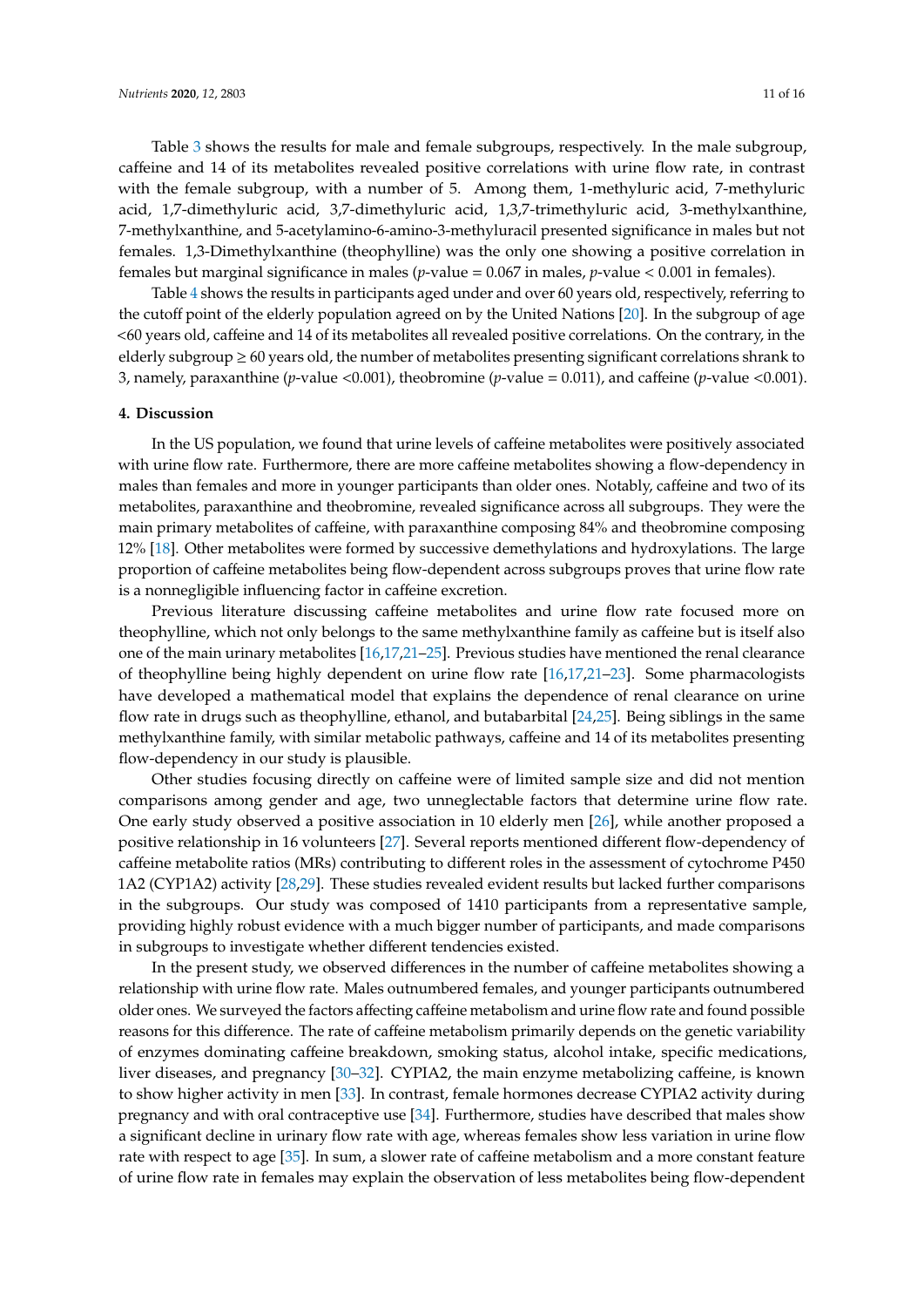in this group. In addition, the urine flow rate declines with age due to various reasons aside from the one that was already excluded in our study, benign prostate hyperplasia. Prolapsed bladder after vaginal childbirth and menopause in females are also factors that may influence urine flow rate [\[35\]](#page-15-20). In the elderly group, increased factors affecting the urine flow rate may perturb and weaken the flow-dependency of metabolites.

The potential mechanism that links urinary caffeine metabolites and the urine flow rate together might contribute to the physiological interplay in the kidneys. Tang-Liu et al. established a model that explained drugs with a dependence of renal clearance on urine flow rate [\[24\]](#page-15-11). Theophylline and caffeine fall into the category of those that are reabsorbed in the renal tubule, but the diffusional rate is less than that of water. This results in a disequilibrium state that causes the renal clearance of these drugs to be dependent on urine flow rates. Other drugs that showed no flow-dependency were either not reabsorbed at all or their diffusional rate was equal to or greater than that of water. In another study, the rate–concentration curve of theophylline was depicted to be convex-ascending but not linear. The clearance of drugs increases markedly with urine flow up to a certain degree and, thereafter, increases only slightly [\[18\]](#page-15-4).

The clinical application of assessing caffeine and its metabolites in urine is multifaceted. Medical research fields extend physiology, psychology, and pharmacology. The finding in our study illustrates the necessity of controlling urine flow rates in studies relevant to caffeine, especially when subjects are male and with younger participants. Restriction of fluid intake, salt intake, avoidance of diuretic foods, and adjustment of renal function are reasonable means to approach more adequate assessment. Moreover, other practice could be inferred from this observation. Increasing urine flow rate can act as a means of detoxifying in caffeine-overdosed patients. Those who wish to stay awake by caffeine may consider avoiding factors that speed up their urine flow rate. These practices require further studies to validate their effectiveness. However, they are worth a try according to the flow-dependent feature demonstrated in this study.

Several limitations of this study should be mentioned. Firstly, NHANES is a cross-sectional study in which urinary caffeine metabolites and urine flow rate were examined at one particular time point rather than continuously collected for a long period of time. The causal relationship could not be established due to possible biased results by single measurement. Secondly, we put more emphasis on the dataset from NHANES 2011–2012 but less on NHANES 2009–2010, which was another cycle that collected urinary caffeine metabolite data. The official website mentioned the different instruments used in the two cycles, which may cause analytical bias due to the earlier one requiring the specimens to be analyzed twice. Even so, the results of 2009–2010 of 1853 participants in Table [A1](#page-14-11) still revealed a similar trend of flow-dependency, only that the amount of metabolites is not the same. Thirdly, we measured the average urine flow rate rather than the peak urine flow rate. Combining both certainly offers a more comprehensive view of urodynamic studies, but peak flow rate requires more complicated calculations with uroflowmetry. Previous comparable studies have utilized the average urine flow rate, as shown in Table [5](#page-12-0) [\[17,](#page-15-7)[21–](#page-15-8)[23,](#page-15-10)[25](#page-15-9)[–29\]](#page-15-15), and thus we followed their practice.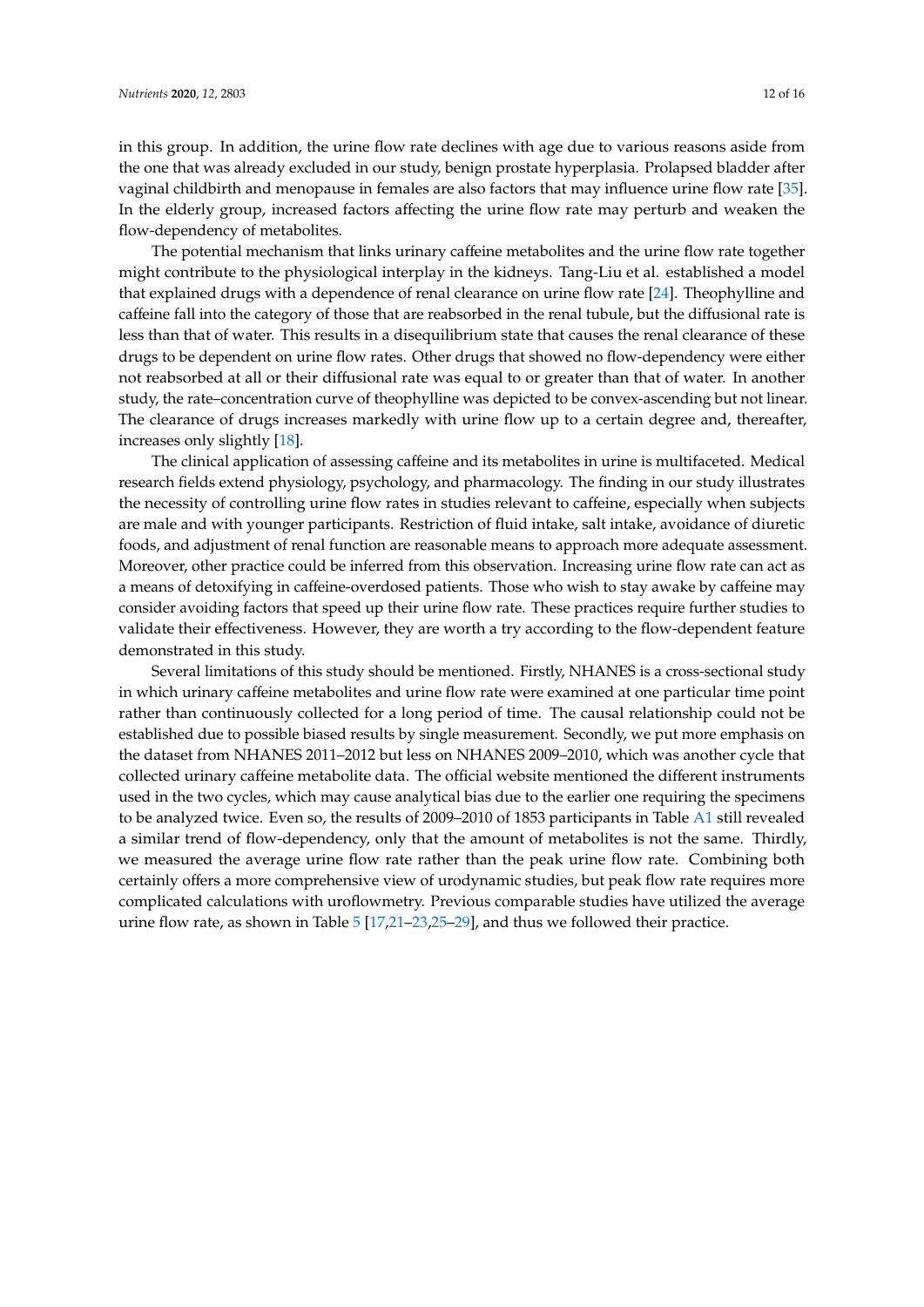<span id="page-12-0"></span>**Table 5.** Summary of the literature review findings on the association between urinary caffeine metabolites and urine flow rate.

| <b>Study Details</b>                                           | Study Design             | Participants | Caffeine<br><b>Metabolites</b>                                                 | <b>Evaluation of</b><br><b>Urine Flow</b><br>Rate | <b>Findings on Urinary</b><br>Caffeine Metabolites and<br><b>Urine Flow Rate</b>                                                                                                                                                             |
|----------------------------------------------------------------|--------------------------|--------------|--------------------------------------------------------------------------------|---------------------------------------------------|----------------------------------------------------------------------------------------------------------------------------------------------------------------------------------------------------------------------------------------------|
|                                                                |                          |              | Caffeine                                                                       |                                                   |                                                                                                                                                                                                                                              |
| Our study                                                      | cross-sectional<br>study | $N = 1410$   | Caffeine and 14 of its<br>metabolites                                          | Average flow<br>rate                              | Positive correlations were<br>shown between several<br>urinary metabolites and urine<br>flow rate. Men showed more<br>correlation than females, and<br>the young (age $< 60$ ) showed<br>more correlation than the<br>elderly (age $> 60$ ). |
| Blanchard, J.<br>et al. (1983),<br>Scotland [25]               | cross-sectional<br>study | $N = 16$     | Caffeine                                                                       | Average flow<br>rate                              | Positive correlation between<br>the renal clearance of both<br>unbound (CLU) and total<br>(CLR) caffeine and the mean<br>urine flow rate.                                                                                                    |
| Trang, J.M. et al.<br>(1985), USA<br>$\left[24\right]$         | cross-sectional<br>study | $N = 10$     | Caffeine                                                                       | Average flow<br>rate                              | Positive correlations were<br>observed between total body<br>clearance (CL), renal clearance<br>(CL), and nonrenal clearance<br>(CL) and urine flow rate (UFR)                                                                               |
| Sinués, B. et al.<br>(1999), Spain<br>[26]                     | cross-sectional<br>study | $N = 125$    | 5 urinary caffeine<br>metabolite ratios<br>(MRs)                               | Average flow<br>rate                              | MR1, MR3, and MR4 were the<br>most flow-dependent. MR2<br>was flow-independent. MR5<br>was less flow-dependent.                                                                                                                              |
| Sinués, B. et al.<br>(2002), Spain<br> 27                      | cross-sectional<br>study | $N = 152$    | 8 caffeine metabolites<br>and 5 urinary<br>caffeine metabolite<br>ratios (MRs) | Average flow<br>rate                              | 7 caffeine metabolites were<br>flow-dependent. MR1, MR3,<br>and MR4 were<br>flow-dependent. MR2 and<br>MR5 were flow-independent.                                                                                                            |
|                                                                |                          |              | Theophylline                                                                   |                                                   |                                                                                                                                                                                                                                              |
| Our study                                                      | cross-sectional<br>study | $N = 1410$   | Theophylline                                                                   | Average flow<br>rate                              | Positive correlations were<br>shown between theophylline<br>and urine flow rate in the<br>female subgroup and the<br>young (age <60) subgroup.                                                                                               |
| Gerhard Levy.<br>et al. (1976),<br>USA [17]                    | cross-sectional<br>study | $N = 6$      | Theophylline                                                                   | Average flow<br>rate                              | Positive correlation was<br>shown between the renal<br>clearance of theophylline and<br>the urine flow rate.                                                                                                                                 |
| Tang-Liu,<br>D.D.S. et al.<br>(1982), USA<br>$\left[23\right]$ | cross-sectional<br>study | $N = 14$     | Theophylline                                                                   | Average flow<br>rate                              | Theophylline renal clearance<br>is highly dependent on urine<br>flow rate and is neither<br>concentration-nor<br>dose-related.                                                                                                               |
| St-Pierre, M.V.<br>et al. (1985),<br>USA [19]                  | cross-sectional<br>study | ${\cal N}=8$ | Theophylline and 3<br>of its major<br>metabolites                              | Average flow<br>rate                              | Renal clearance of metabolites<br>was greater after morning<br>dosing, the time with<br>enhanced urine flow rate.                                                                                                                            |
| Bonnacker, I. et<br>al. (1989),<br>Germany [20]                | cross-sectional<br>study | $N = 10$     | Theophylline and 3<br>of its metabolites                                       | Average flow<br>rate                              | The renal clearance of<br>1,3-DMU, the main metabolite<br>of theophylline, was found to<br>depend both upon urine flow<br>rate and age.                                                                                                      |
| Agbaba, D. et<br>al., (1990),<br>Yugoslavia [21]               | cross-sectional<br>study | $N = 22$     | Theophylline                                                                   | Average flow<br>rate                              | The dependence of the renal<br>excretion of theophylline on<br>urine flow rate was found<br>after both IV administration<br>and at steady state.                                                                                             |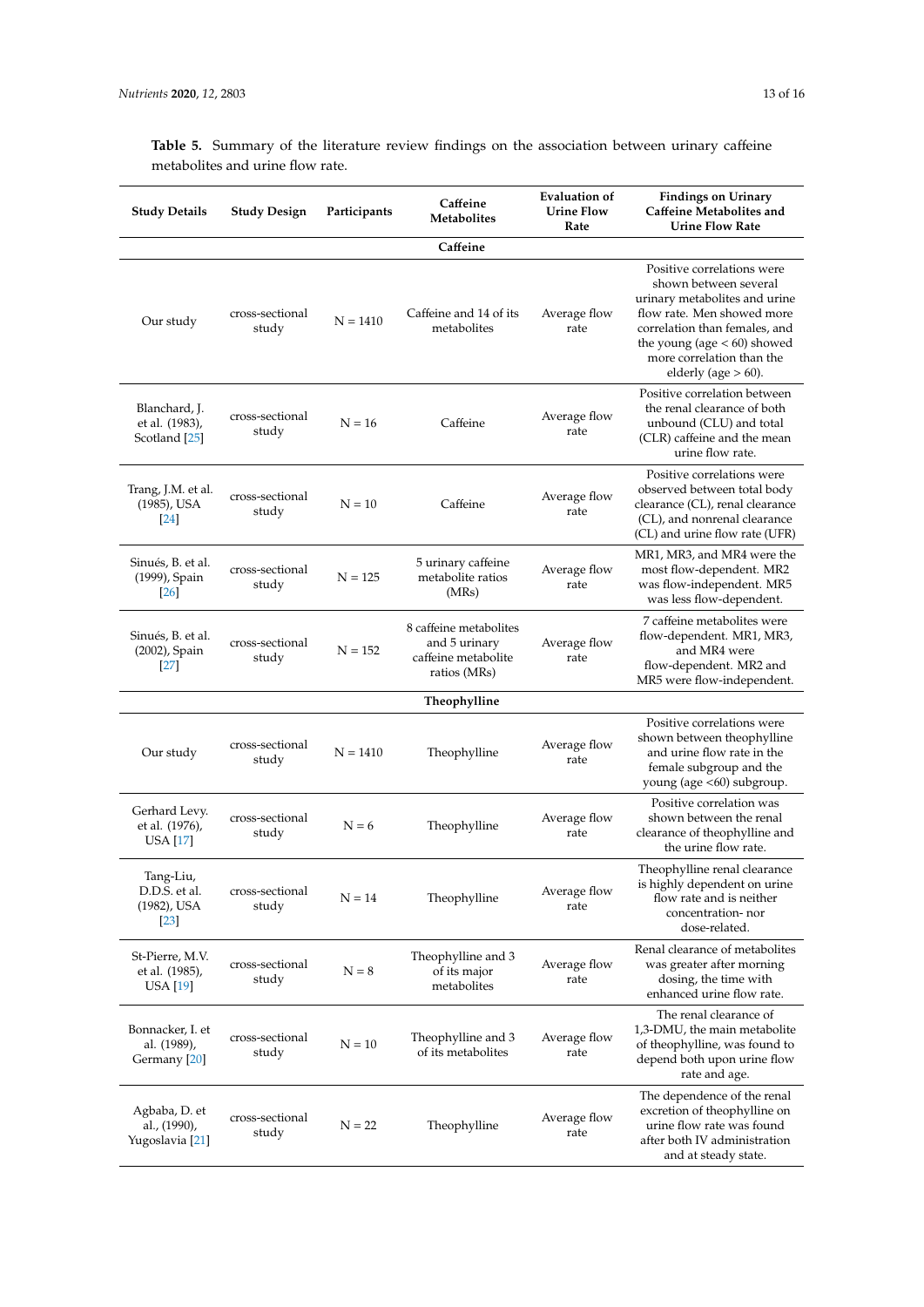## **5. Conclusions**

A positive association exists between several urinary caffeine metabolites and urine flow rate. The number of metabolites showing certain flow-dependency is higher in males than females and also higher in young participants compared to elderly participants. Further studies are necessary to elucidate the mechanisms underlying the flow-dependency appearance of caffeine metabolites in urine. Our study highlights the importance of considering the urine flow rate as an influencing factor in interpretations of urinary data regarding caffeine.

**Author Contributions:** Conceptualization, S.E.W. andW.-L.C.; methodology, W.-L.C.; software, W.-L.C.; validation, S.E.W. and W.-L.C.; formal analysis, S.E.W. and W.-L.C.; investigation, S.E.W. and W.-L.C.; resources, W.-L.C.; data curation, S.E.W. and W.-L.C.; writing—original draft preparation, S.E.W.; writing—review and editing, S.E.W. and W.-L.C.; visualization, S.E.W. and W.-L.C.; supervision, W.-L.C. All authors have read and agreed to the published version of the manuscript.

**Funding:** This research received no external funding.

**Conflicts of Interest:** The authors declare no conflict of interest.

### **Appendix A**

**Table A1.** Association between urinary caffeine metabolites and urine flow rate in NHANES 2009–2010.

| Variables                | Model 1<br>$\beta$ (95%<br>CI | $p$ Value | Model 2<br>$\beta$ (95%<br>CI) | $p$ Value | Model 3<br>$\beta$ (95%<br>CI) | $p$ Value | Model 4<br>$\beta$ (95%<br>CI | $p$ Value |
|--------------------------|-------------------------------|-----------|--------------------------------|-----------|--------------------------------|-----------|-------------------------------|-----------|
|                          | 0.041                         |           | 0.049                          |           | 0.050                          |           | 0.032                         |           |
| 1-methyluric acid        | (0.011,<br>0.070)             | 0.008     | (0.019,<br>0.079)              | 0.001     | (0.020,<br>0.080)              | 0.001     | $(-0.003,$<br>0.066           | 0.072     |
|                          | $-1.087$                      |           | 0.096                          |           | 0.826                          | 0.073     | 1.281                         |           |
| 3-methyluric acid        | $(-3.174,$<br>1.000)          | 0.307     | $(-2.045,$<br>2.236            | 0.930     | $(-0.244,$<br>$3.027$ )        |           | $(-1.698,$<br>2.282)          | 0.399     |
|                          | $-0.002$                      |           | 0.061                          |           | 0.072                          |           | 0.025                         |           |
| 7-methyluric acid        | $(-0.112,$<br>0.228           | 0.968     | $(-0.052,$<br>0.260)           | 0.287     | $(-0.042,$<br>0.271)           | 0.215     | $(-2.157,$<br>0.192)          | 0.670     |
|                          | 0.006                         |           | 0.015                          |           | 0.014                          |           | 0.008                         |           |
| 1,3-dimethyluric acid    | $(-0.064,$<br>0.065)          | 0.851     | $(-0.045,$<br>0.074)           | 0.626     | $(-0.046,$<br>0.073)           | 0.630     | $(-0.051,$<br>0.067)          | 0.783     |
|                          | 0.097                         | 0.008     | 0.136                          | < 0.001   | 0.137                          |           | 0.088                         |           |
| 1,7-dimethyluric acid    | (0.025,<br>0.169              |           | (0.064,<br>0.209               |           | (0.064,<br>0.209)              | < 0.001   | (0.008,<br>0.167              | 0.031     |
|                          | 0.561                         |           | 1.367                          |           | 1.323                          |           | 0.714                         |           |
| 3,7-dimethyluric acid    | $(-1.314,$<br>2.435)          | 0.557     | $(-0.515,$<br>3.249            | 0.154     | $(-0.561,$<br>$3.207$ )        | 0.169     | $(-1.191,$<br>2.618)          | 0.462     |
|                          | 2.345                         |           | 2.759                          |           | 2.770                          |           | 2.373                         |           |
| 1,3,7-trimethyluric acid | (1.405,<br>3.285              | < 0.001   | (1.819,<br>3.698)              | < 0.001   | (1.832,<br>3.709)              | < 0.001   | (1.383,<br>3.363)             | < 0.001   |
|                          | 0.124                         |           | 0.131                          |           | 0.127                          |           | 0.101                         |           |
| 1-methylxanthine         | (0.067,<br>0.180)             | < 0.001   | (0.075,<br>0.187)              | < 0.001   | (0.071,<br>0.184)              | < 0.001   | (0.037,<br>0.166              | 0.002     |
|                          | 0.022                         |           | 0.064                          |           | 0.063                          |           | 0.038                         |           |
| 3-methylxanthine         | $(-0.043,$<br>0.090)          | 0.526     | $(-0.005,$<br>0.132)           | 0.071     | $(-0.006,$<br>0.132)           | 0.073     | $(-0.016,$<br>0.108)          | 0.280     |
|                          | 0.037                         |           | 0.052                          |           | 0.050                          |           | 0.032                         |           |
| 7-methylxanthine         | $(-0.010,$<br>0.083)          | 0.125     | (0.006,<br>0.099               | 0.028     | (0.003,<br>0.097)              | 0.037     | (0.010,<br>0.081)             | 0.189     |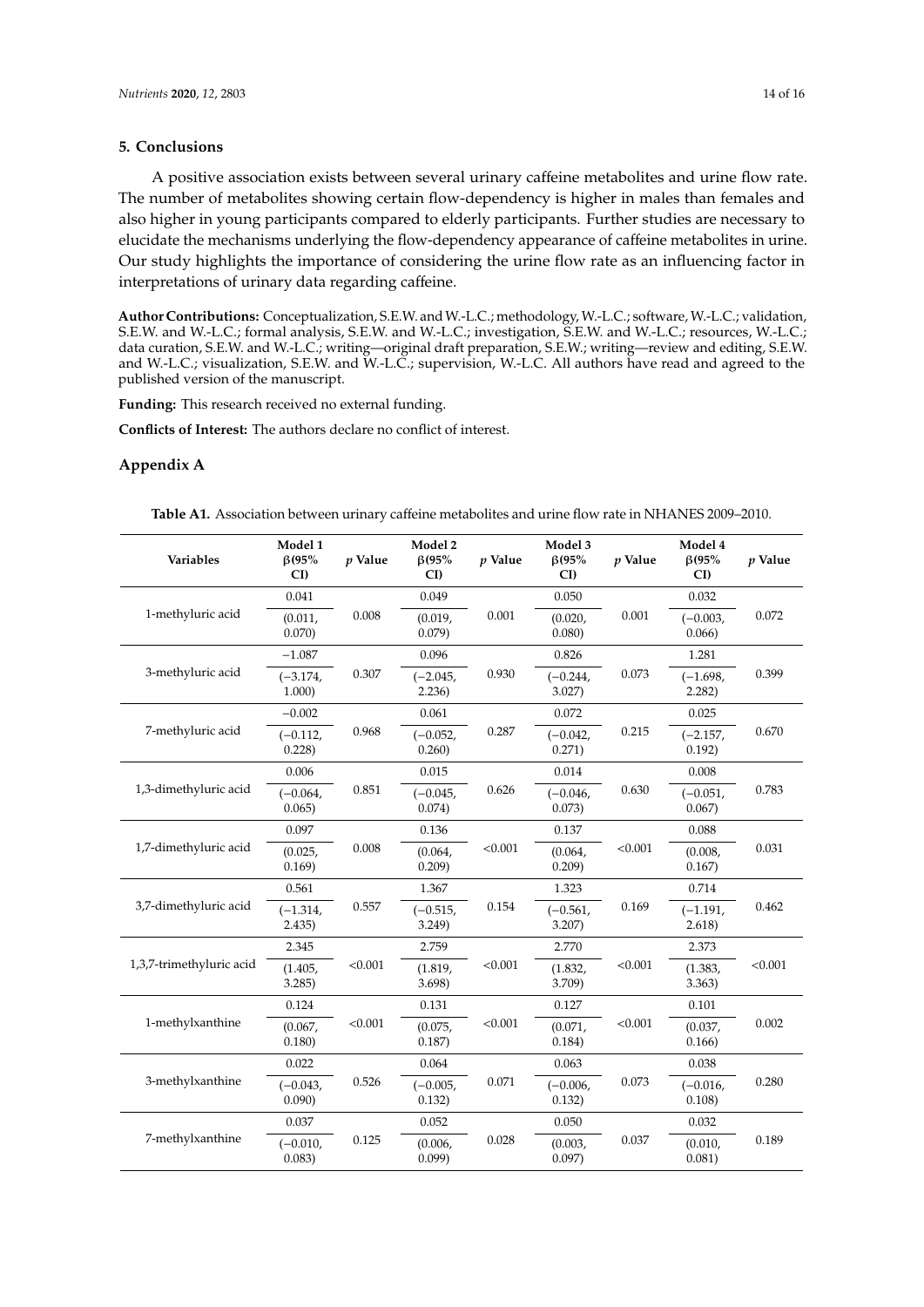<span id="page-14-11"></span>

| Variables                              | Model 1<br>$\beta$ (95%<br>CI) | p Value | Model 2<br>$\beta$ (95%<br>CI) | p Value | Model 3<br>$\beta$ (95%<br>CI) | p Value | Model 4<br>$\beta$ (95%<br>CI) | p Value |
|----------------------------------------|--------------------------------|---------|--------------------------------|---------|--------------------------------|---------|--------------------------------|---------|
| 1,3-dimethylxanthine                   | 0.897                          |         | 1.004                          |         | 0.986                          |         | 0.896                          | 0.002   |
| (theophylline)                         | (0.494,<br>1.300)              | < 0.001 | (0.604,<br>1.405)              | < 0.001 | (0.586,<br>1.387)              | < 0.001 | (0.496,<br>1.296)              |         |
|                                        | 0.538                          |         | 0.565                          |         | 0.558                          |         | 0.552                          |         |
| 1,7-dimethylxanthine<br>(paraxanthine) | (0.446,<br>0.631)              | < 0.001 | (0.473,<br>0.656)              | < 0.001 | (0.466,<br>0.650)              | < 0.001 | (0.454,<br>0.650)              | < 0.001 |
| 3,7-dimethylxanthine                   | 0.358                          | < 0.001 | 0.409                          | < 0.001 | 0.403                          | < 0.001 | 0.382                          | < 0.001 |
| (theobromine)                          | (0.271,<br>0.445)              |         | (0.323,<br>0.496)              |         | (0.316,<br>0.490)              |         | (0.295,<br>0.469)              |         |
|                                        | 1.079                          |         | 1.153                          |         | 1.153                          | < 0.001 | 1.097                          | < 0.001 |
| 1,3,7-trimethylxanthine<br>(caffeine)  | (0.910,<br>1.248)              | < 0.001 | (0.985,<br>1.321)              | < 0.001 | (0.985,<br>1.321)              |         | (0.924,<br>1.270)              |         |
| 5-acetylamino-6-amino-                 | 0.036                          |         | 0.046                          |         | 0.045                          | 0.006   | 0.024                          | 0.213   |
| 3-methyluracil                         | (0.003,<br>0.068               | 0.031   | (0.013,<br>0.078)              | 0.006   | (0.013,<br>0.078)              |         | $(-0.014,$<br>0.061)           |         |

**Table A1.** *Cont.*

Model 1 = unadjusted. Model 2 = Model 1 + age, gender, and race/ethnicity. Model 3 = Model 2 + BMI, serum fasting glucose, aspartate aminotransferase (AST), and urine creatinine. Model 4 = Model 3 + congestive heart failure, coronary heart disease, angina, heart attack, smoking, caffeine intake, and water intake.

#### **References**

- <span id="page-14-0"></span>1. Nehlig, A.; Daval, J.L.; Debry, G. Caffeine and the central nervous system: Mechanisms of action, biochemical, metabolic and psychostimulant effects. *Brain Res. Brain Res. Rev.* **1992**, *17*, 139–170. [\[CrossRef\]](http://dx.doi.org/10.1016/0165-0173(92)90012-B)
- <span id="page-14-1"></span>2. Sattin, A.; Rall, T.W. The effect of adenosine and adenine nucleotides on the cyclic adenosine 3', 5'-phosphate content of guinea pig cerebral cortex slices. *Mol. Pharmacol.* **1970**, *6*, 13–23.
- <span id="page-14-2"></span>3. Huang, Z.-L.; Qu, W.-M.; Eguchi, N.; Chen, J.-F.; Schwarzschild, M.A.; Fredholm, B.B.; Urade, Y.; Hayaishi, O. Adenosine A 2A, but not A 1, receptors mediate the arousal effect of caffeine. *Nat. Neurosci.* **2005**, *8*, 858–859. [\[CrossRef\]](http://dx.doi.org/10.1038/nn1491)
- <span id="page-14-3"></span>4. Shi, D.; Nikodijevi´c, O.; Jacobson, K.A.; Daly, J.W. Chronic caffeine alters the density of adenosine, adrenergic, cholinergic, GABA, and serotonin receptors and calcium channels in mouse brain. *Cell. Mol. Neurobiol.* **1993**, *13*, 247–261. [\[CrossRef\]](http://dx.doi.org/10.1007/BF00733753) [\[PubMed\]](http://www.ncbi.nlm.nih.gov/pubmed/8242688)
- <span id="page-14-4"></span>5. Nawrot, P.; Jordan, S.; Eastwood, J.; Rotstein, J.; Hugenholtz, A.; Feeley, M. Effects of caffeine on human health. *Food Addiv. Contam.* **2003**, *20*, 1–30. [\[CrossRef\]](http://dx.doi.org/10.1080/0265203021000007840) [\[PubMed\]](http://www.ncbi.nlm.nih.gov/pubmed/12519715)
- <span id="page-14-5"></span>6. Pelchovitz, D.J.; Goldberger, J.J. Caffeine and cardiac arrhythmias: A review of the evidence. *Am. J. Med.* **2011**, *124*, 284–289. [\[CrossRef\]](http://dx.doi.org/10.1016/j.amjmed.2010.10.017) [\[PubMed\]](http://www.ncbi.nlm.nih.gov/pubmed/21435415)
- <span id="page-14-6"></span>7. Rieg, T.; Steigele, H.; Schnermann, J.; Richter, K.; Osswald, H.; Vallon, V. Requirement of intact adenosine A1 receptors for the diuretic and natriuretic action of the methylxanthines theophylline and caffeine. *J. Pharmacol. Exp. Ther.* **2005**, *313*, 403–409. [\[CrossRef\]](http://dx.doi.org/10.1124/jpet.104.080432) [\[PubMed\]](http://www.ncbi.nlm.nih.gov/pubmed/15590766)
- <span id="page-14-7"></span>8. Ogawa, N.; Ueki, H.J.P.; Neurosciences, C. Clinical importance of caffeine dependence and abuse. *Psychiatry Clin. Neurosci.* **2007**, *61*, 263–268. [\[CrossRef\]](http://dx.doi.org/10.1111/j.1440-1819.2007.01652.x)
- 9. Roehrs, T.; Roth, T. Caffeine: Sleep and daytime sleepiness. *Sleep Med. Rev.* **2008**, *12*, 153–162. [\[CrossRef\]](http://dx.doi.org/10.1016/j.smrv.2007.07.004)
- <span id="page-14-8"></span>10. Angelucci, M.E.; Vital, M.A.; Cesário, C.; Zadusky, C.R.; Rosalen, P.L.; Da Cunha, C. The effect of caffeine in animal models of learning and memory. *Eur. J. Pharmacol.* **1999**, *373*, 135–140. [\[CrossRef\]](http://dx.doi.org/10.1016/S0014-2999(99)00225-3)
- <span id="page-14-9"></span>11. Kalow, W.; Tang, B.K. Use of caffeine metabolite ratios to explore CYP1A2 and xanthine oxidase activities. *Clin. Pharmacol. Ther.* **1991**, *50*, 508–519. [\[CrossRef\]](http://dx.doi.org/10.1038/clpt.1991.176) [\[PubMed\]](http://www.ncbi.nlm.nih.gov/pubmed/1934864)
- <span id="page-14-10"></span>12. Butler, M.; Lang, N.; Young, J.; Caporaso, N.; Vineis, P.; Hayes, R.; Teitel, C.; Massengill, J.; Lawsen, M.; Kadlubar, F.J.P. Determination of CYP1A2 and NAT2 phenotypes in human populations by analysis of caffeine urinary metabolites. *Pharmacogenetics* **1992**, *2*, 116–127. [\[CrossRef\]](http://dx.doi.org/10.1097/00008571-199206000-00003) [\[PubMed\]](http://www.ncbi.nlm.nih.gov/pubmed/1306111)